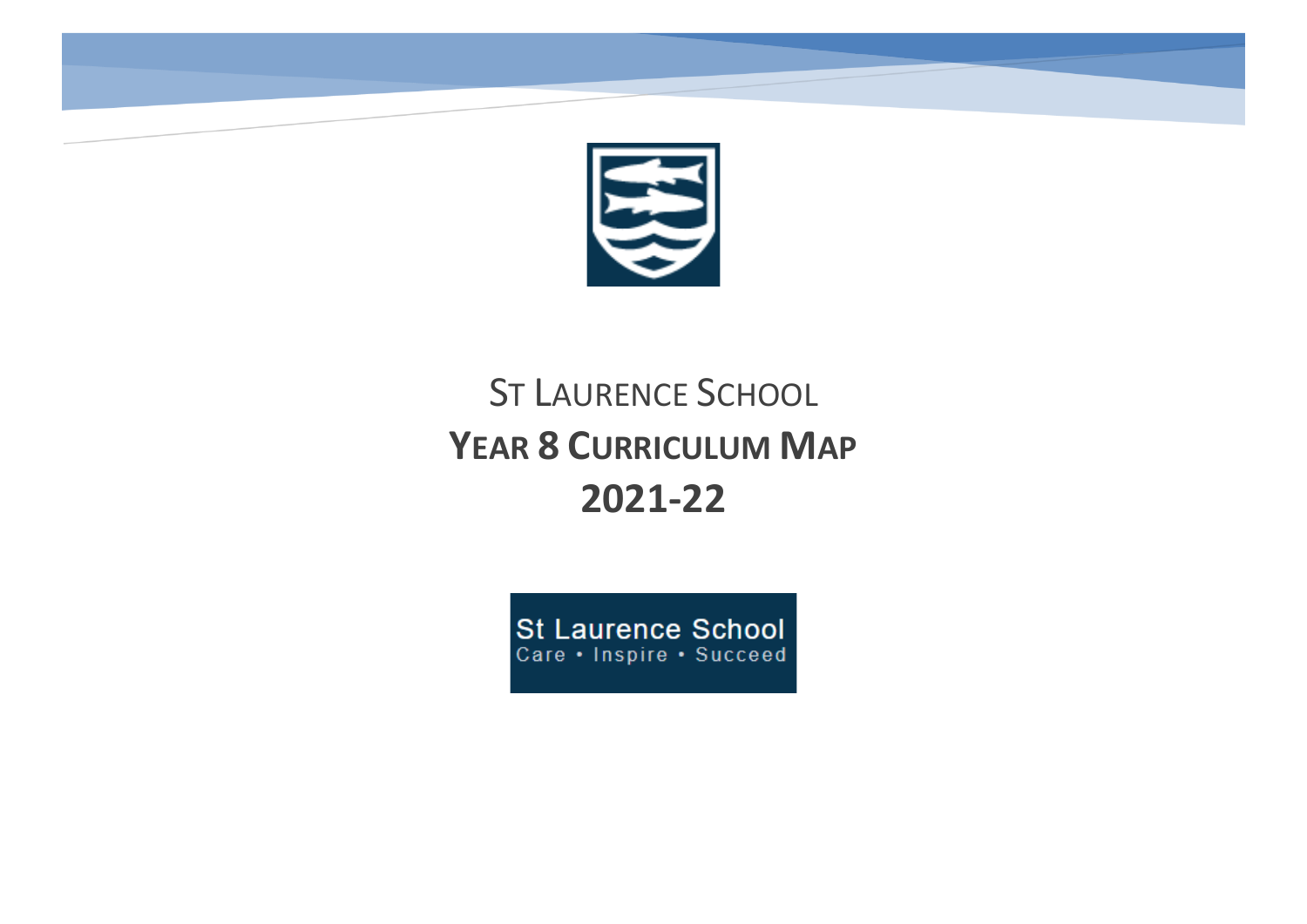# <span id="page-1-0"></span>Contents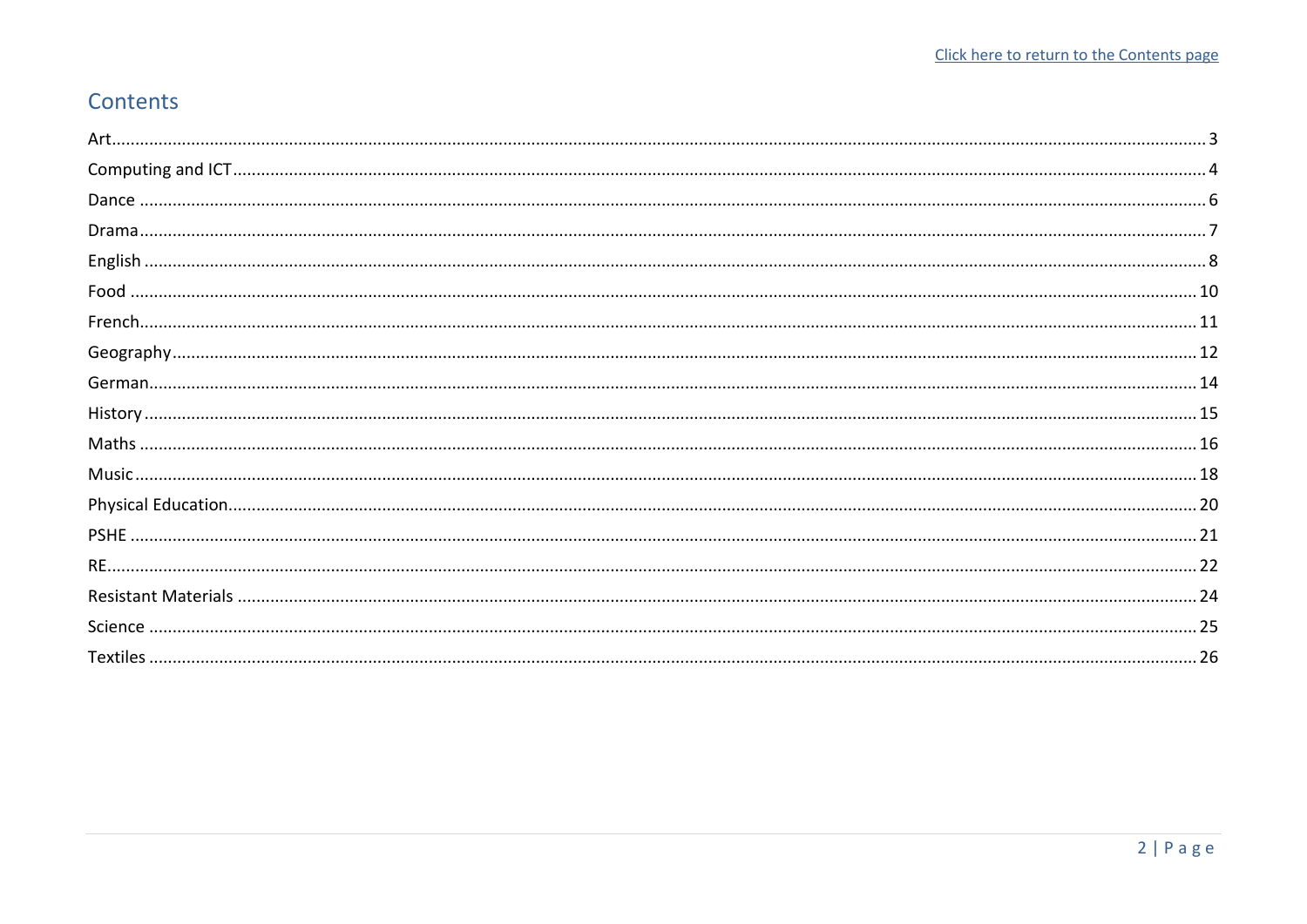# <span id="page-2-0"></span>Art

| Term 1                                          |                                                                                                                      | Term <sub>2</sub>                                                                                                            | Term <sub>3</sub>                                     |
|-------------------------------------------------|----------------------------------------------------------------------------------------------------------------------|------------------------------------------------------------------------------------------------------------------------------|-------------------------------------------------------|
| Project 1                                       |                                                                                                                      | Project 1                                                                                                                    | Project 2                                             |
| <b>Endangered Animals</b>                       |                                                                                                                      | <b>Animal illustration - Daniel Mackie</b>                                                                                   | Perspective                                           |
|                                                 | Pupils will study the proportions of animals,                                                                        | Pupils will draw landscapes using line and tone,                                                                             | Pupils will learn how to draw various                 |
|                                                 | looking at tone and shading to create form and                                                                       | this will be an introduction to basic perspective                                                                            | perspectives and undertake visual research to         |
|                                                 | using mark making to add texture. Independent                                                                        | through drawing. Pupils will also refine and                                                                                 | develop understanding of perspective as an art        |
|                                                 | working will evolve through tonal drawings,                                                                          | practise skills learnt so far. Inspired by Daniel                                                                            | form. Using watercolour washes and                    |
|                                                 | visual research and painting. Pupils will also get                                                                   | Mackie, pupils will design, create and evaluate a                                                                            | printmaking, pupils will create a final piece of      |
|                                                 | to see the various career paths within art, craft                                                                    | final piece. There may be a chance for 3D work                                                                               | work that demonstrates perspective.                   |
|                                                 | and design; from illustrators to film makers and                                                                     | too, creating a bird from paper mache or card.                                                                               |                                                       |
| photographers.                                  |                                                                                                                      |                                                                                                                              |                                                       |
| Term 4                                          |                                                                                                                      | Term <sub>5</sub>                                                                                                            | Term 6                                                |
| Project 2                                       |                                                                                                                      | Project 3                                                                                                                    | Project 3                                             |
| Perspective in Photography                      |                                                                                                                      | Imaginary monsters - book illustration project                                                                               | <b>Imaginary monsters - book illustration project</b> |
| Inspired by artist, Slinkachu, pupils will      |                                                                                                                      | Pupils will study the work of book illustrators                                                                              | Pupils will develop designs started in Term 6 to      |
| investigate using photography to show scale.    |                                                                                                                      | and animators to see what makes a monster                                                                                    | create a 3D final piece.                              |
| They will also research Surrealism and the work |                                                                                                                      | scary or comical. They will then design their                                                                                |                                                       |
| of Magritte and Dali, exploring scale and       |                                                                                                                      | own imaginary monster for a children's book,                                                                                 |                                                       |
| imagination in art.                             |                                                                                                                      | inspired by Tim Burton.                                                                                                      |                                                       |
| <b>Resources</b>                                |                                                                                                                      | Students are provided with a sketchbook for the year. All materials needed will be provided by school.                       |                                                       |
| <b>Setting</b>                                  | Students are taught in mixed ability Learning Groups.                                                                |                                                                                                                              |                                                       |
| <b>Assessment</b>                               | Students are assessed formally at the end of each project but have regular formative assessments throughout the term |                                                                                                                              |                                                       |
| <b>Trips and</b>                                | None                                                                                                                 |                                                                                                                              |                                                       |
| expenses                                        |                                                                                                                      |                                                                                                                              |                                                       |
| <b>Home Learning</b>                            |                                                                                                                      | Students are set home learning on average every other lesson but this will depend on which point of the project they are on. |                                                       |
|                                                 | They will get more homework at the start of the project than at the end                                              |                                                                                                                              |                                                       |
| <b>Extension work</b>                           |                                                                                                                      | Art club runs every other term which is an opportunity to work with a teacher improving specific skills                      |                                                       |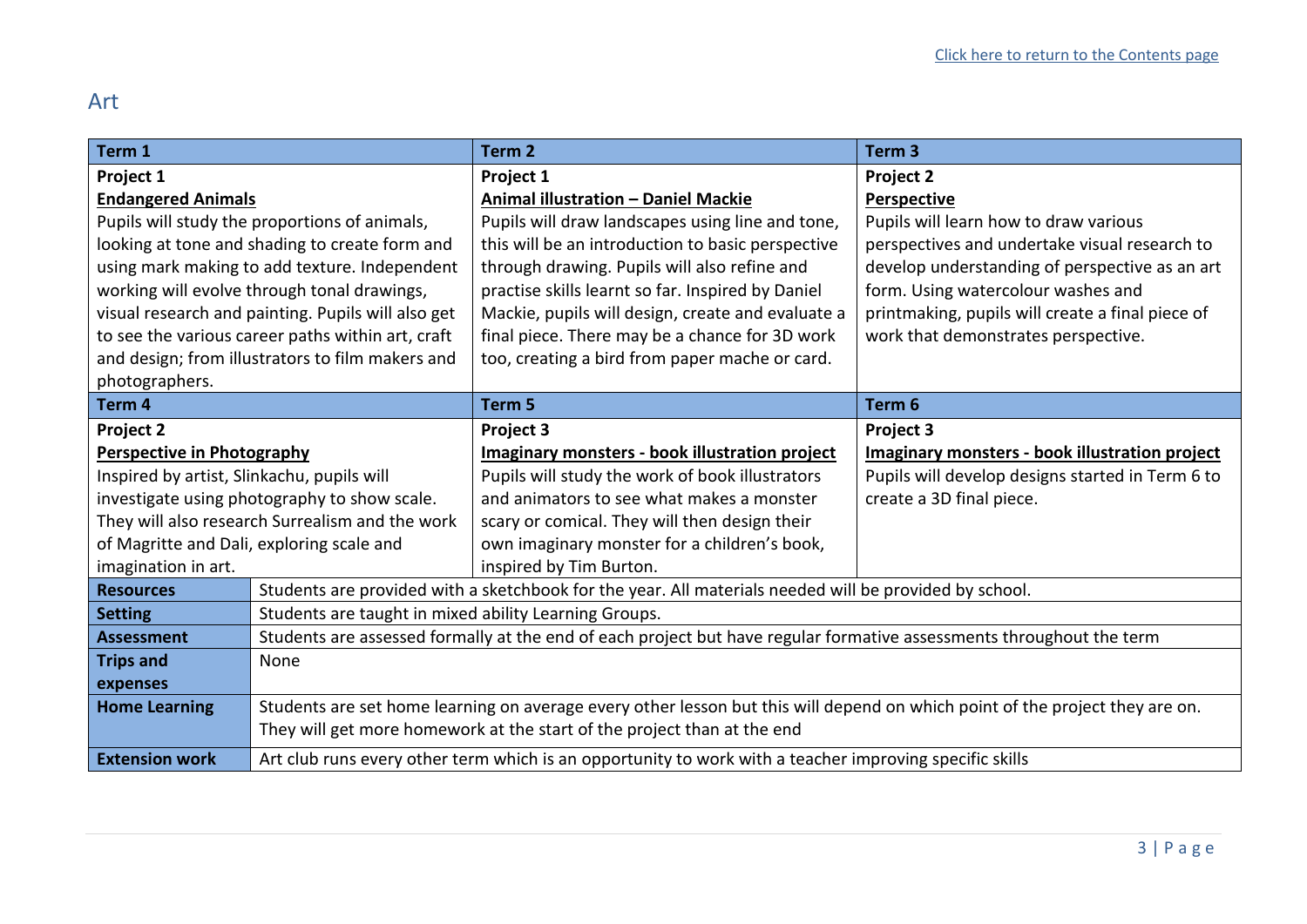# <span id="page-3-0"></span>Computing and ICT

| Term 1                                                                                                                                                                                         |                                                       | Term <sub>2</sub>                                                                                                                                                                                                                                                                                                                               | Term <sub>3</sub>                                                                                                                     |
|------------------------------------------------------------------------------------------------------------------------------------------------------------------------------------------------|-------------------------------------------------------|-------------------------------------------------------------------------------------------------------------------------------------------------------------------------------------------------------------------------------------------------------------------------------------------------------------------------------------------------|---------------------------------------------------------------------------------------------------------------------------------------|
| <b>Digital Literacy</b>                                                                                                                                                                        |                                                       | <b>Computing</b>                                                                                                                                                                                                                                                                                                                                | <b>Computing</b>                                                                                                                      |
| Welcome                                                                                                                                                                                        |                                                       | <b>Computational Thinking Skills</b>                                                                                                                                                                                                                                                                                                            | Coding - Python                                                                                                                       |
| <b>Introduction to SLS, Email, Class Charts</b>                                                                                                                                                |                                                       | What is Computational Thinking                                                                                                                                                                                                                                                                                                                  | <b>IDLE &amp; Microbits</b>                                                                                                           |
| E-Safety<br>Moral compass, key words - malware, phishing,<br>pharming, SQL injection, hacking, sexting, DoS,<br>password policy<br><b>Flowcharts</b><br>Inputs, routines, outputs, subroutines |                                                       | Decomposition<br><b>Pattern Recognition</b><br>Abstraction<br>What is an Algorithm?<br>٠<br>Algorithms represented as Flowcharts<br>Theory & practice activities<br><b>BEBRAS</b> challenge                                                                                                                                                     | Short programs<br>graphics<br>п                                                                                                       |
| Term 4                                                                                                                                                                                         |                                                       | Term 5                                                                                                                                                                                                                                                                                                                                          | Term 6                                                                                                                                |
| Computing<br>Coding<br>" Python Challenges                                                                                                                                                     |                                                       | Computing<br><b>Modelling</b><br>Naming different parts of a Spreadsheet<br>Using basic formulas in Spreadsheets for<br>basic calculations $(+, -, /, *)$<br>Formatting data<br>Using basic functions (Min, Max, Average)<br>Searching and Sorting Data<br>Creating Charts with labelled Axis and<br>Data<br>Databases - flat file & relational | <b>Computing &amp; Digital Literacy</b><br><b>Projects</b><br>2 group projects based on a choice of<br>topics<br>Formal presentations |
| <b>Text book</b>                                                                                                                                                                               | N/A                                                   |                                                                                                                                                                                                                                                                                                                                                 |                                                                                                                                       |
| <b>Setting</b>                                                                                                                                                                                 | Students are taught in mixed ability Learning Groups. |                                                                                                                                                                                                                                                                                                                                                 |                                                                                                                                       |
| <b>Assessment</b>                                                                                                                                                                              |                                                       | Students are assessed formally at the end of each topic but have regular formative assessments throughout the year.                                                                                                                                                                                                                             |                                                                                                                                       |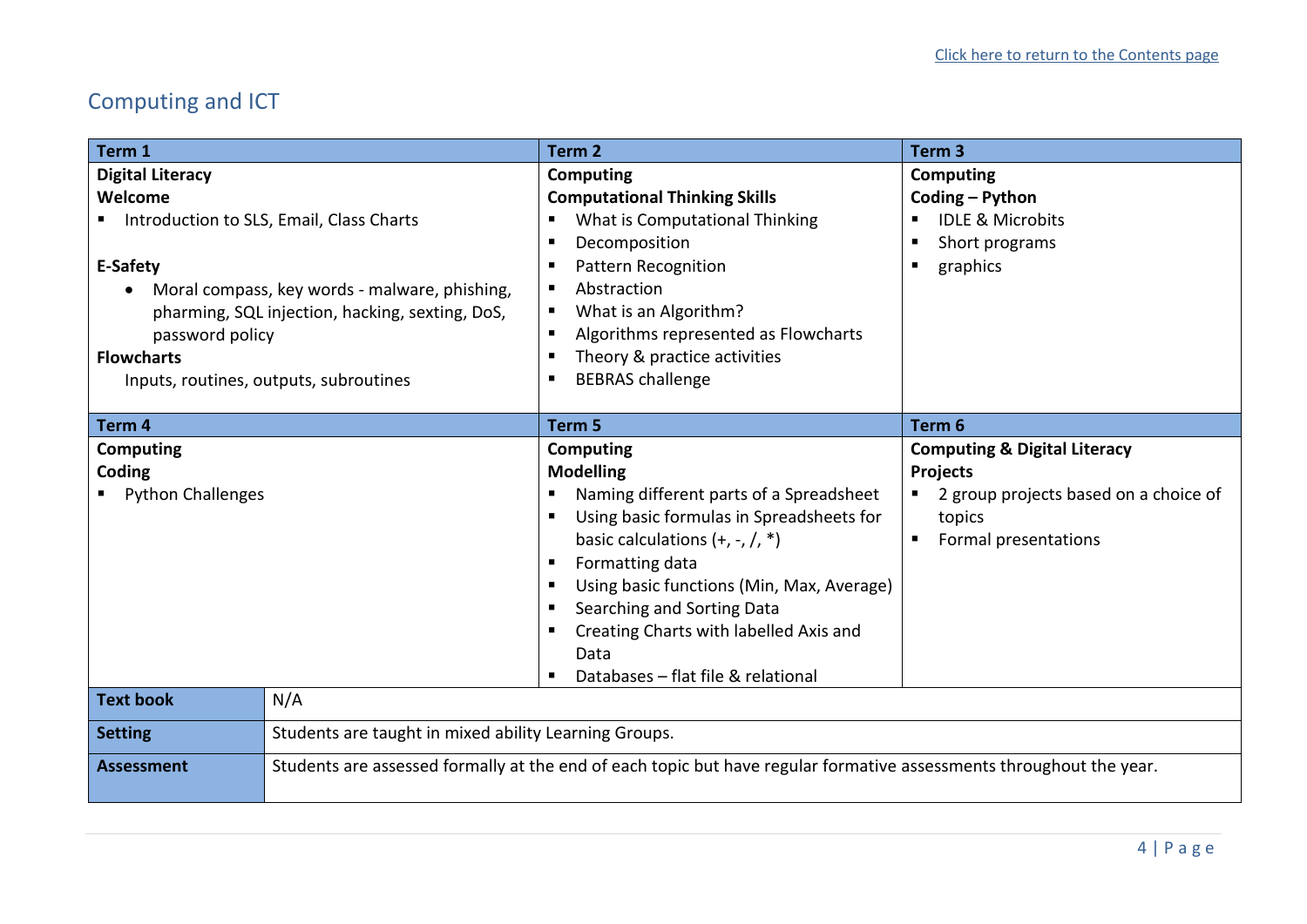| <b>Trips and expenses</b> | While there are no set trips, one-off trips may occur and students are actively encouraged to go attend.            |
|---------------------------|---------------------------------------------------------------------------------------------------------------------|
| <b>Home Learning</b>      | Students are set home learning on average every lesson and will be asked to submit homework via Class Charts.       |
|                           | There will be a focus on using One Note and Teams as a means for sharing resources and monitoring student progress. |
| <b>Extension work</b>     | Students are encouraged to be curious and extend their learning independently. Websites that are useful are:        |
|                           | http://www.bbc.co.uk/news/technology http://www.wired.co.uk/topic/technology                                        |
|                           | http://www.bbc.co.uk/education/subjects/zvc9q6f                                                                     |
|                           |                                                                                                                     |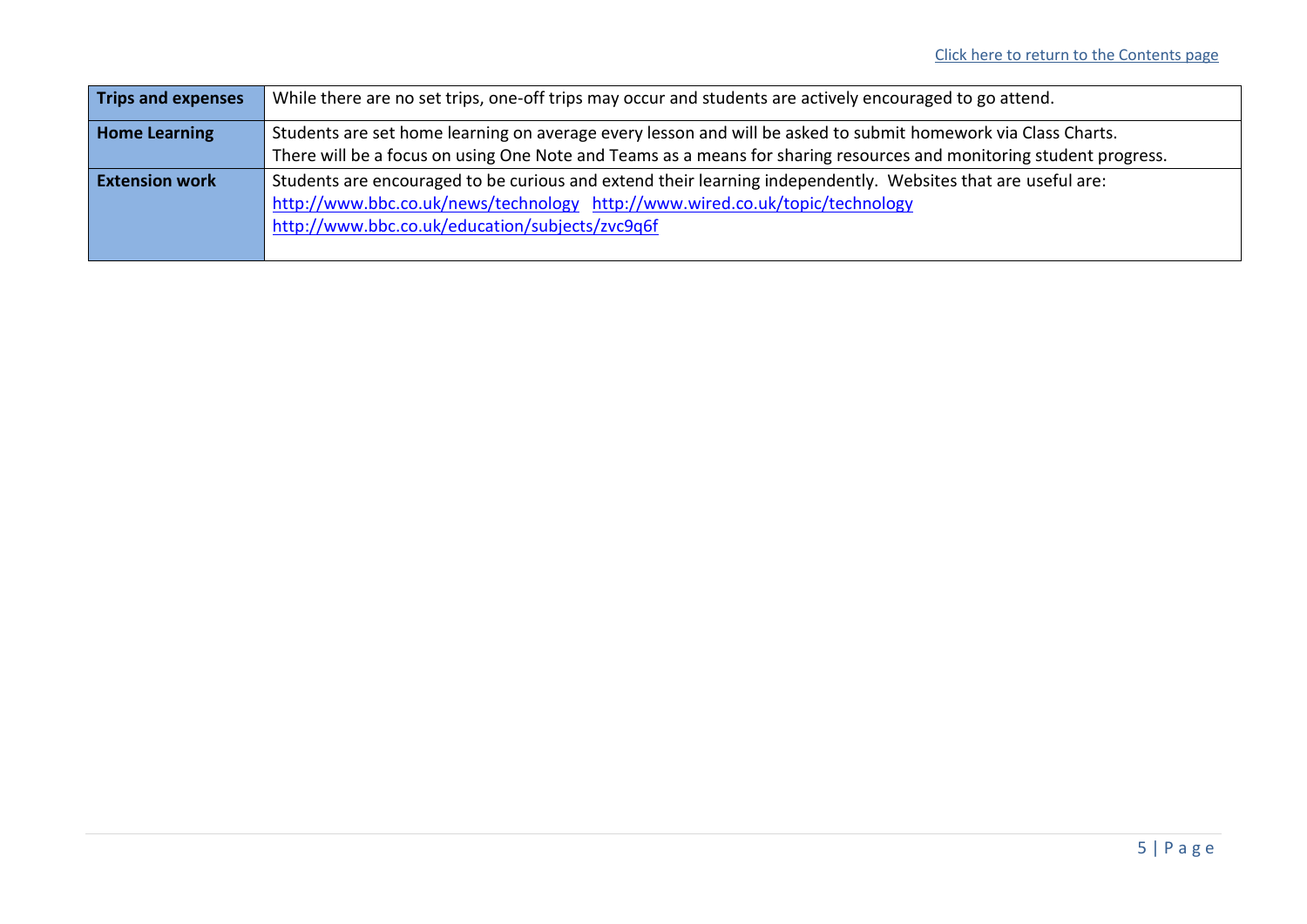#### <span id="page-5-0"></span>Dance

| Term 1                                  |                                                                                                                          | Term <sub>2</sub>                                                     | Term <sub>3</sub>                       |
|-----------------------------------------|--------------------------------------------------------------------------------------------------------------------------|-----------------------------------------------------------------------|-----------------------------------------|
| Warm up and technique                   |                                                                                                                          | <b>The Streets</b>                                                    | <b>Ghost Dances</b>                     |
|                                         |                                                                                                                          |                                                                       | <b>Contact Work</b>                     |
| Recap safety in dance                   |                                                                                                                          | Style (street dance)                                                  |                                         |
| Warm up phrases and technique           |                                                                                                                          | Low graffiti                                                          | Introduction to contact work            |
| Physical skills (posture, coordination, |                                                                                                                          | Motif                                                                 | Safety in contact work                  |
| extension and mobility).                |                                                                                                                          | Motif development                                                     | Trust and respect                       |
|                                         |                                                                                                                          | Formations, Canon, Climax                                             | Lifting, balancing, weight taking       |
| Term 4                                  |                                                                                                                          | Term <sub>5</sub>                                                     | Term <sub>6</sub>                       |
| <b>Ghost Dance</b>                      |                                                                                                                          | <b>Graffiti Banksy</b>                                                | <b>Stimulus</b>                         |
| Professional repertoire watching        |                                                                                                                          | Complex body shapes                                                   | Choreography                            |
| <b>Set Motifs</b>                       |                                                                                                                          | Responding to a visual stimulus                                       | Responding to stimulus                  |
| Motif development                       |                                                                                                                          | Using choreographic devices                                           | Motif creation, in response to stimulus |
| Use of costumes and props               |                                                                                                                          |                                                                       |                                         |
| Trio work                               |                                                                                                                          |                                                                       |                                         |
|                                         |                                                                                                                          |                                                                       |                                         |
| Kit                                     |                                                                                                                          | Blue PE tops PE shorts or navy-blue thick (none see through) leggings |                                         |
| <b>Setting</b>                          | Students are taught in mixed ability Learning Groups.                                                                    |                                                                       |                                         |
| <b>Assessment</b>                       | There will be regular class performance assessments. All students also complete skills assessments at the end of each    |                                                                       |                                         |
|                                         | lesson. This tests Physical, Technical, Expressive and Mental skills.                                                    |                                                                       |                                         |
| <b>Trips and expenses</b>               | While there are no set trips, one-off dance trips may occur and students are actively encouraged to go to the theatre to |                                                                       |                                         |
|                                         | watch dance as much as possible.                                                                                         |                                                                       |                                         |
| <b>Home Learning</b>                    | None                                                                                                                     |                                                                       |                                         |
| <b>Extension work</b>                   | Students will have the opportunity to be part of extra-curricular dance and performance.                                 |                                                                       |                                         |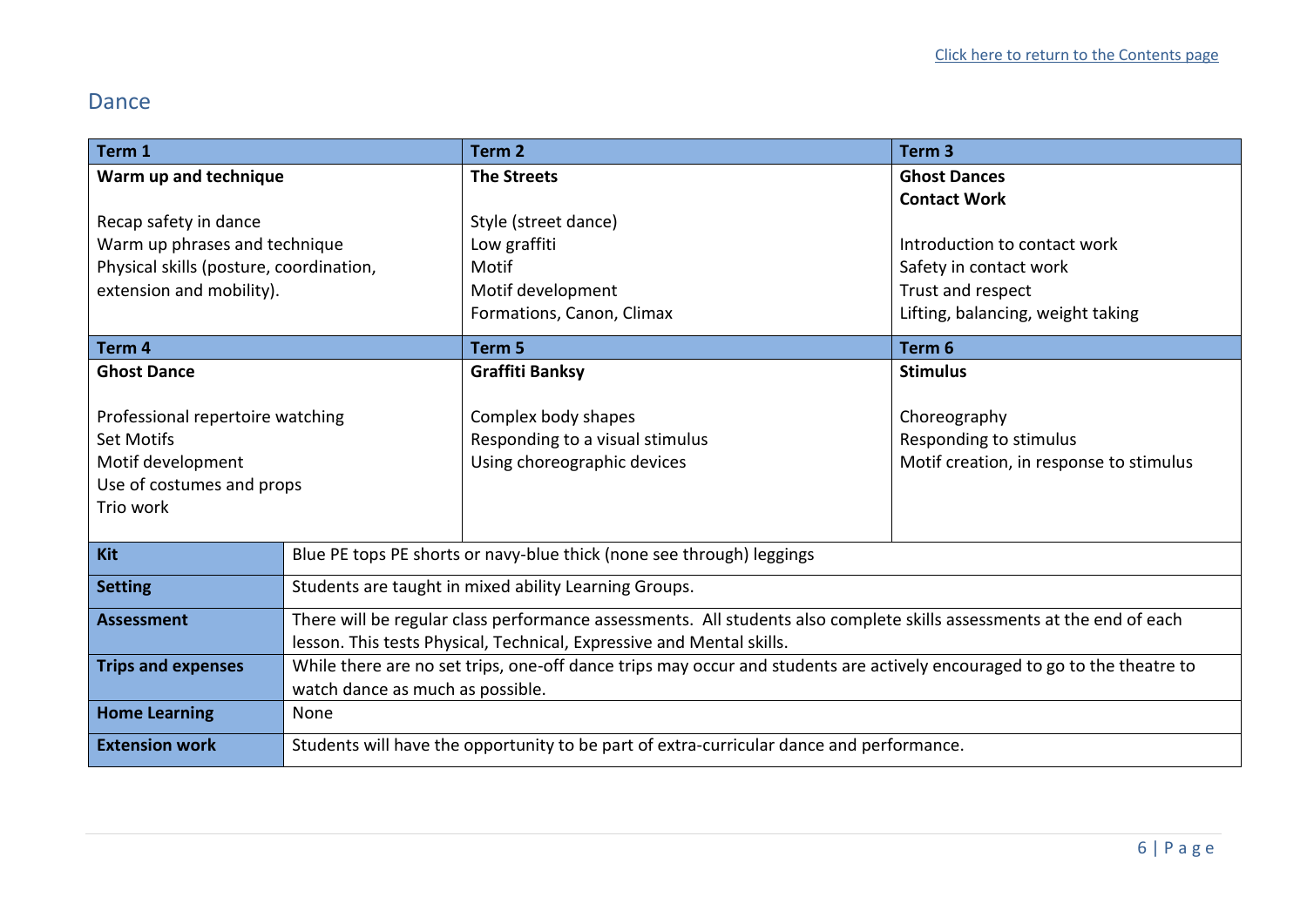#### <span id="page-6-0"></span>Drama

| <b>Terms 1</b>                     |                                                                                                                  | <b>Terms 2</b>                                          | <b>Terms 3</b>                              |
|------------------------------------|------------------------------------------------------------------------------------------------------------------|---------------------------------------------------------|---------------------------------------------|
| <b>Development of Core Skills</b>  |                                                                                                                  |                                                         | <b>Development of Subject Skills</b>        |
| Working with the voice             |                                                                                                                  |                                                         | Puppetry                                    |
| Creating a character               |                                                                                                                  |                                                         | Masks                                       |
| Communicating status on stage      |                                                                                                                  |                                                         |                                             |
|                                    |                                                                                                                  |                                                         |                                             |
| <b>Terms 4</b>                     |                                                                                                                  | <b>Terms 5</b>                                          | <b>Terms 6</b>                              |
| <b>Knowledge and Understanding</b> |                                                                                                                  | <b>Appreciating Live Theatre</b>                        | Term 6 - Subject Skills                     |
| <b>Greek Theatre</b>               |                                                                                                                  | Writing a theatre review                                | Developing Devising Skills - working from a |
| Choral work                        |                                                                                                                  |                                                         | stimulus                                    |
|                                    |                                                                                                                  |                                                         |                                             |
|                                    |                                                                                                                  |                                                         |                                             |
|                                    |                                                                                                                  |                                                         |                                             |
|                                    |                                                                                                                  |                                                         |                                             |
| <b>Text book</b>                   | None used                                                                                                        |                                                         |                                             |
|                                    |                                                                                                                  |                                                         |                                             |
| <b>Setting</b>                     |                                                                                                                  | Students taking Drama will be in mixed ability groups   |                                             |
| <b>Assessment</b>                  | There will be regular class performances and students are assessed formally at the end of each term on creating, |                                                         |                                             |
|                                    | performing and/or evaluating Drama.                                                                              |                                                         |                                             |
|                                    |                                                                                                                  |                                                         |                                             |
| <b>Trips and expenses</b>          | It is hoped that Year 8 will be given the opportunity to watch at least one piece of live theatre.               |                                                         |                                             |
| <b>Home Learning</b>               | N/A                                                                                                              |                                                         |                                             |
| <b>Extension work</b>              |                                                                                                                  | Extra-curricular Drama including spring term production |                                             |
|                                    |                                                                                                                  |                                                         |                                             |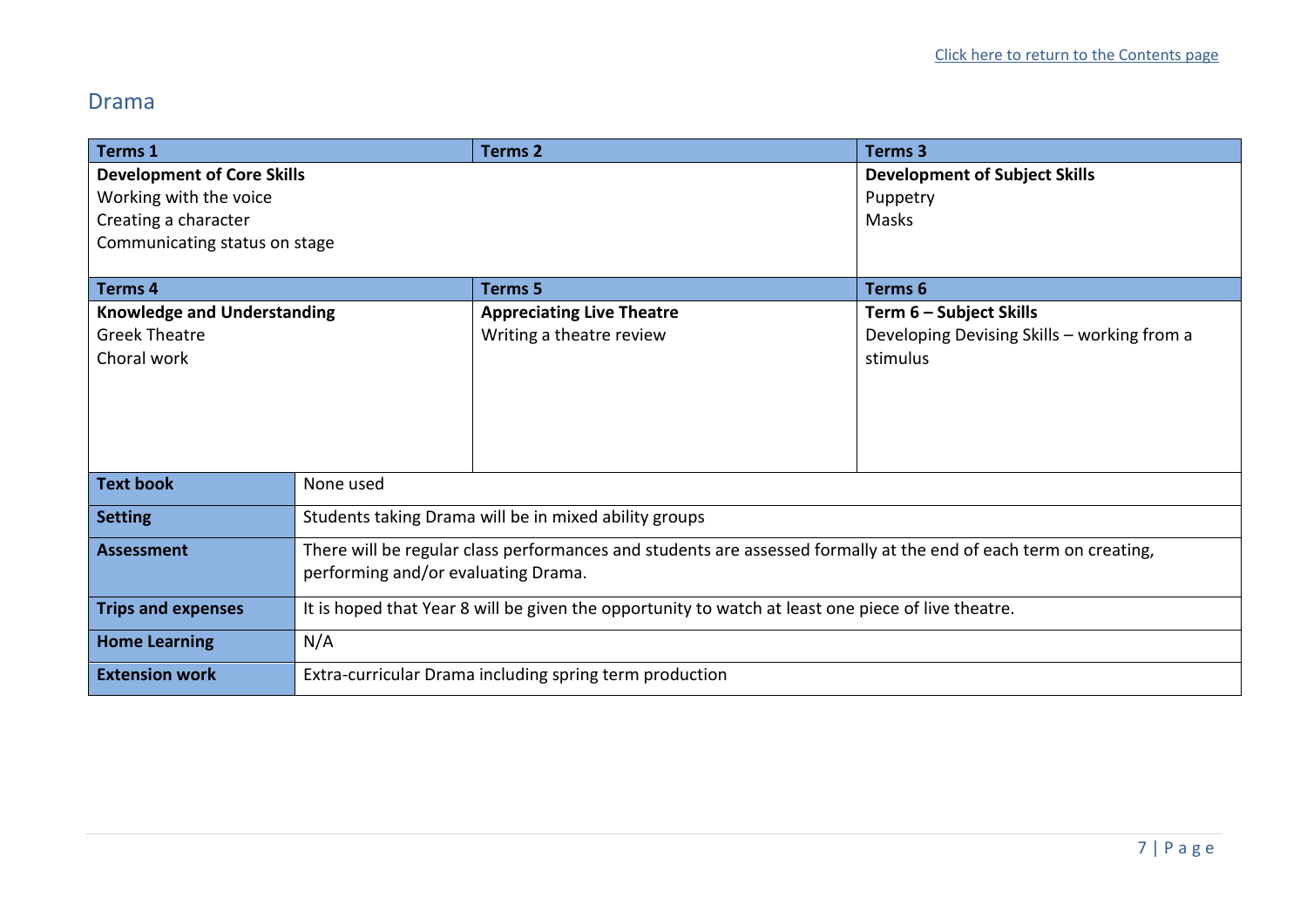# <span id="page-7-0"></span>English

| Term 1 and 2                                                                            |                                                 | Term 1 and 2                                                                                                                 | Term <sub>3</sub>                                                                                                         |
|-----------------------------------------------------------------------------------------|-------------------------------------------------|------------------------------------------------------------------------------------------------------------------------------|---------------------------------------------------------------------------------------------------------------------------|
| <b>Visions</b>                                                                          |                                                 | <b>Visions</b>                                                                                                               | <b>Reading the World</b>                                                                                                  |
|                                                                                         |                                                 |                                                                                                                              |                                                                                                                           |
| <b>Romantic Poetry</b>                                                                  |                                                 | <b>A Monster Calls</b>                                                                                                       | <b>Short stories</b>                                                                                                      |
| Understanding how the Romantics changed our                                             |                                                 | Developing a critical understanding of a novel                                                                               | Reading and engaging with a variety of fiction                                                                            |
| view of the world, especially in relation to                                            |                                                 | and discussing the key issues within it;                                                                                     | texts from different cultures including 'The Gold                                                                         |
| nature and the sublime. the effect of using<br>poetic techniques in poetry from writers |                                                 | understanding how a novelist creates mood and<br>atmosphere; writing essay and empathy                                       | Cadillac' and 'The Ultimate Safari; developing                                                                            |
| including Blake and Wordsworth; exploring and                                           |                                                 | responses.                                                                                                                   | skills in close language analysis and annotation;<br>comparing texts in terms of theme.                                   |
| comparing how poets shows a vision of the                                               |                                                 |                                                                                                                              |                                                                                                                           |
| world through language; writing a comparative                                           |                                                 |                                                                                                                              |                                                                                                                           |
| essay; writing personal responses to nature                                             |                                                 |                                                                                                                              |                                                                                                                           |
| through poetry.                                                                         |                                                 |                                                                                                                              |                                                                                                                           |
| Term <sub>4</sub>                                                                       |                                                 | Term 5                                                                                                                       | Term 5 and 6                                                                                                              |
| <b>Speaking the World</b>                                                               |                                                 | Journeys                                                                                                                     | Journeys                                                                                                                  |
|                                                                                         |                                                 |                                                                                                                              |                                                                                                                           |
| <b>Spoken presentation</b>                                                              |                                                 | <b>Mythology</b>                                                                                                             | A Midsummer Night's Dream                                                                                                 |
| Each student will learn how to make a good                                              |                                                 | Exploring a range of myths from different times                                                                              | Showing appreciation of the techniques and                                                                                |
| spoken presentation to a class, in this case                                            |                                                 | and cultures; analysing characterisation,                                                                                    | language used by Shakespeare; key scene                                                                                   |
| about a place that is important to or has                                               |                                                 | structure and language; developing creative                                                                                  | analysis; developing an understanding of the                                                                              |
| significance for them.                                                                  |                                                 | writing. Planning and writing a short story about<br>a journey.                                                              | performance aspect of a play; learning about<br>the historical context of the play, especially in                         |
|                                                                                         |                                                 |                                                                                                                              | relation to gender roles and marriage.                                                                                    |
| <b>Text book</b>                                                                        |                                                 | Students will study a range of short stories, non-fiction texts, and various poems throughout the year (some exact texts are |                                                                                                                           |
|                                                                                         |                                                 |                                                                                                                              | decided by individual teachers), as well as the play A Midsummer Night's Dream. All students will also study the novel 'A |
|                                                                                         |                                                 |                                                                                                                              |                                                                                                                           |
|                                                                                         | Monster Calls' by Patrick Ness.                 |                                                                                                                              |                                                                                                                           |
| <b>Setting</b>                                                                          | Year 8 are in mixed ability, mixed gender sets. |                                                                                                                              |                                                                                                                           |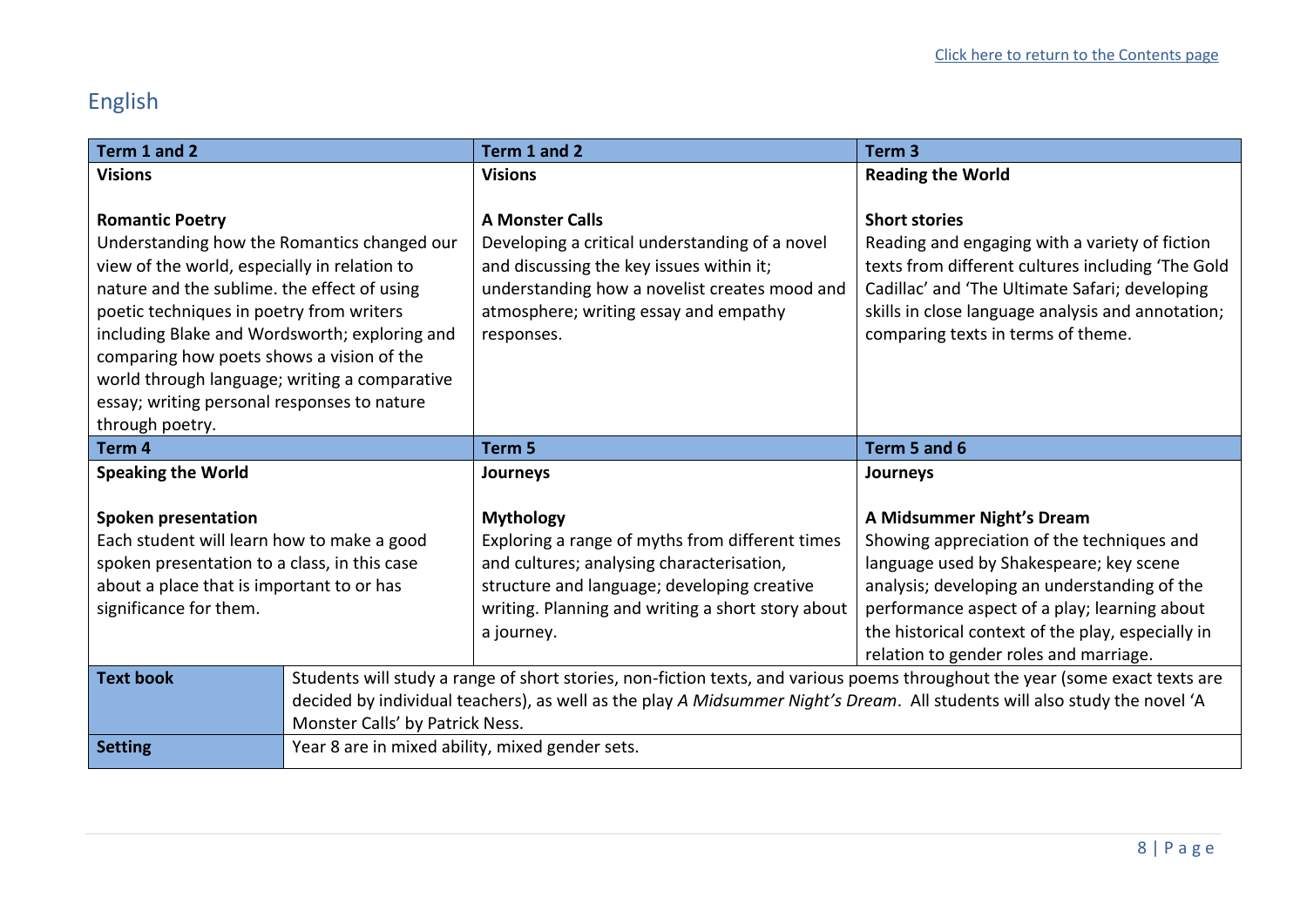| <b>Assessment</b>         | There is at least one summative assessment per short term, and we assess a range of reading and writing skills. Schemes of<br>learning are designed to enable students to develop the skills required for the assessments beforehand, through formative<br>assessment, modelling of work and building on prior knowledge and skills.                           |
|---------------------------|----------------------------------------------------------------------------------------------------------------------------------------------------------------------------------------------------------------------------------------------------------------------------------------------------------------------------------------------------------------|
| <b>Trips and expenses</b> | There are no extra expenses or trips in Year 8. However, the English department runs writing clubs as well as the Carnegie<br>Medal Reading group. Students also have the opportunity to visit the ILC once a fortnight to discover new books and<br>develop their enjoyment of reading. We have been lucky to have authors visit Y8 students in recent years. |
| <b>Home Learning</b>      | Students will have at least one English home learning task a week. Occasionally, students will be given a longer task to<br>complete over an extended period of time.                                                                                                                                                                                          |
| <b>Extension work</b>     | Both classwork and homework should be differentiated for students. There is also an extensive book list put together by the<br>English department and ILC, accessed through the school website, which has a number of challenging reads                                                                                                                        |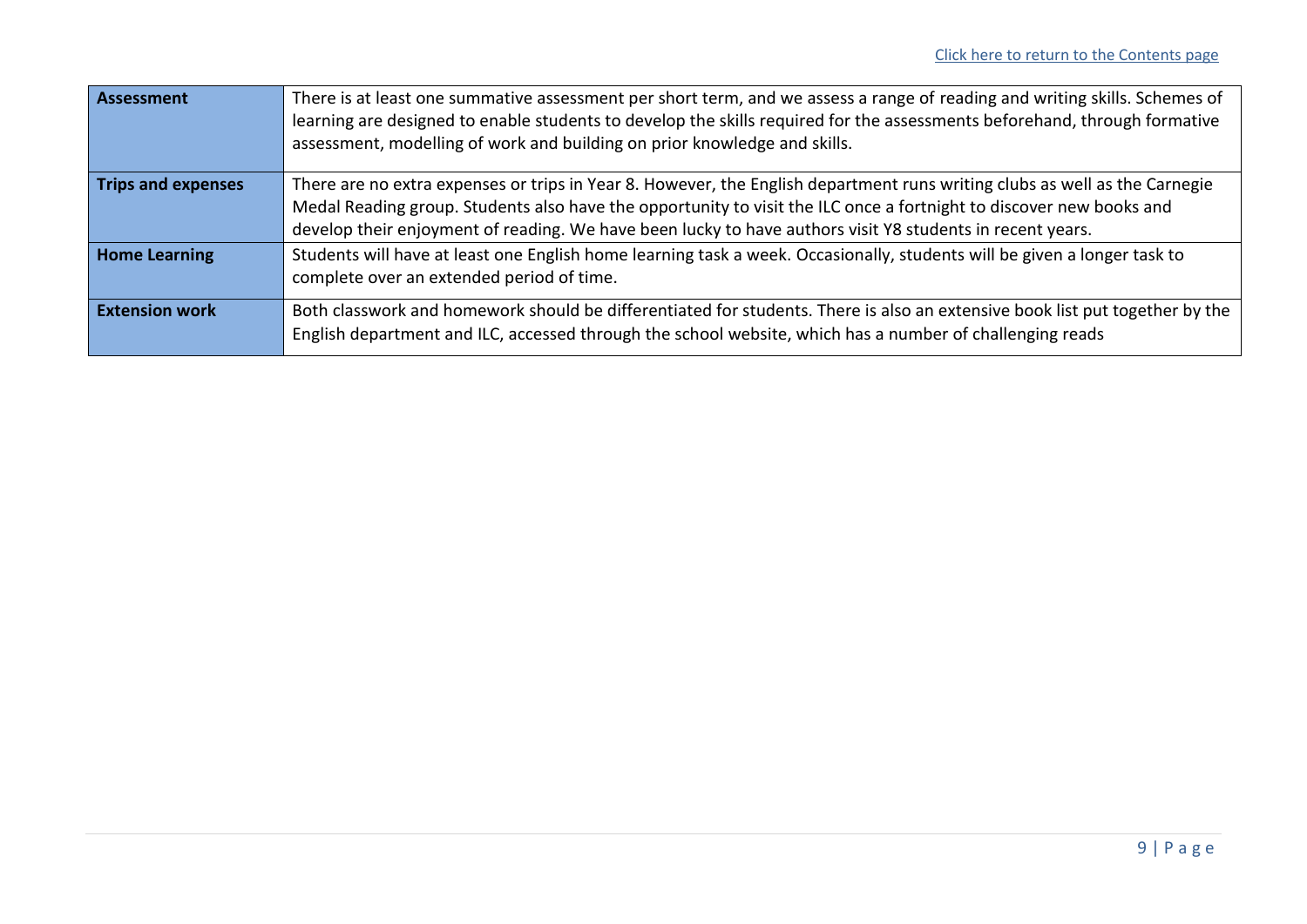# <span id="page-9-0"></span>Food

| Term 1/3/5*                                                                                                                                 |                                                                                                                                                                                                                      | Term 2/4/6 *                                                                                                                                                                                                                                                                                                                                                                                                                                                                |
|---------------------------------------------------------------------------------------------------------------------------------------------|----------------------------------------------------------------------------------------------------------------------------------------------------------------------------------------------------------------------|-----------------------------------------------------------------------------------------------------------------------------------------------------------------------------------------------------------------------------------------------------------------------------------------------------------------------------------------------------------------------------------------------------------------------------------------------------------------------------|
| <b>Healthy eating</b>                                                                                                                       |                                                                                                                                                                                                                      | The Food Industry                                                                                                                                                                                                                                                                                                                                                                                                                                                           |
| Why we need food<br>$\blacksquare$<br><b>Nutrients</b><br>■ The Eatwell guide<br>٠<br>recipe adaption<br>Pros and cons of convenience foods | Extend knowledge of healthy eating e.g. fats, fibre, salt, sugar<br>Develop practical skills e.g. pizza scrolls, including opportunities for<br>'5 a day' - the benefits of fruits and vegetables in the diet        | Develop practical skills further through focused practical tasks e.g. use<br>п<br>of filo pastry, making curries, bolognaise, short-crust pastry etc<br>Design and make a savoury dish that would be suitable for sale in the<br>п<br>school restaurant. It should be aimed at encouraging young people to<br>eat more fruits and vegetables in their diet<br>Scales of production in the food industry<br>п<br>How to avoid food poisoning, including safe storage of food |
| <b>Resources</b>                                                                                                                            | Students will be required to bring in ingredients for their practical lessons.                                                                                                                                       |                                                                                                                                                                                                                                                                                                                                                                                                                                                                             |
| <b>Setting</b>                                                                                                                              | Students are taught in mixed ability teaching groups. They rotate through RM, Food and Textiles modules throughout the<br>course of the year.* Each module lasts approximately two terms (three hours per fortnight) |                                                                                                                                                                                                                                                                                                                                                                                                                                                                             |
| <b>Assessment</b>                                                                                                                           | Students are assessed formally at the end of each project but have on-going formative assessments focusing on generating<br>ideas, planning, making and evaluation.                                                  |                                                                                                                                                                                                                                                                                                                                                                                                                                                                             |
| <b>Trips and expenses</b>                                                                                                                   | Cost of ingredients for practical work (The Food teacher should be notified if this presents any difficulties as help can be sought<br>for the school to provide these ingredients).                                 |                                                                                                                                                                                                                                                                                                                                                                                                                                                                             |
| <b>Home Learning</b>                                                                                                                        | Students prepare their ingredients at home in preparation for practical lessons. In addition, other home learning (research,<br>design and planning) tasks are set throughout the units of work.                     |                                                                                                                                                                                                                                                                                                                                                                                                                                                                             |
| <b>Extension work</b>                                                                                                                       | www.foodafactoflife.org.uk<br>www.nutrition.org.uk<br>www.nhs.uk<br>www.food.gov.uk                                                                                                                                  | Students are encouraged to extend their interest in food-related issues e.g. through food in the news or websites such as:-                                                                                                                                                                                                                                                                                                                                                 |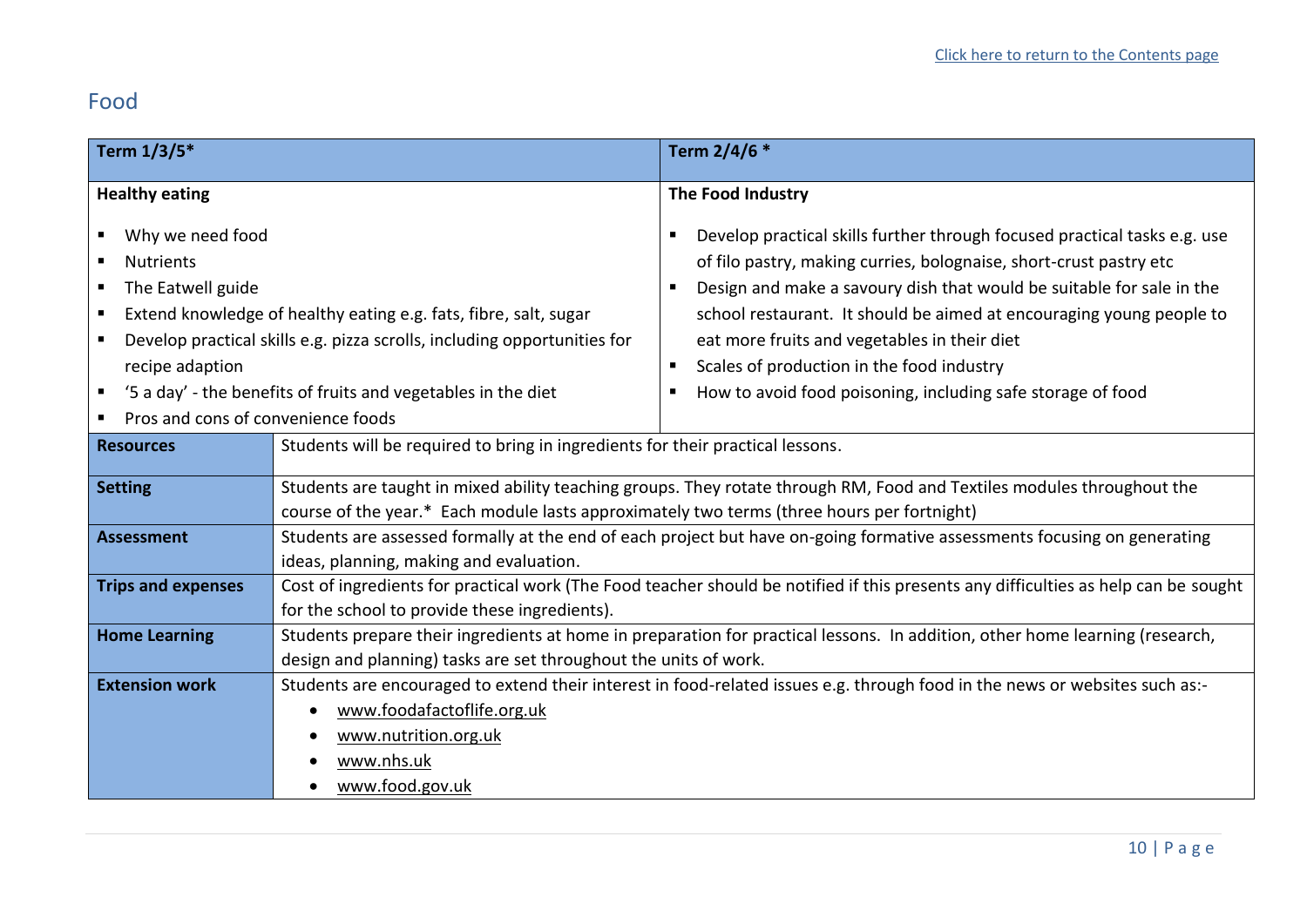# <span id="page-10-0"></span>French

| Term 1                       |                                                                                                                                                                                                                                                          | Term <sub>2</sub>                                                                                     | Term <sub>3</sub>           |
|------------------------------|----------------------------------------------------------------------------------------------------------------------------------------------------------------------------------------------------------------------------------------------------------|-------------------------------------------------------------------------------------------------------|-----------------------------|
| T'es branché(e)?             |                                                                                                                                                                                                                                                          | Paris, je t'adore !                                                                                   | Mon identité                |
| TV programmes                |                                                                                                                                                                                                                                                          | What you did in Paris                                                                                 | Personality                 |
| Films                        |                                                                                                                                                                                                                                                          | When you did things                                                                                   | Relationships               |
| Reading                      |                                                                                                                                                                                                                                                          | Giving past tense opinions                                                                            | <b>Music</b>                |
| Internet                     |                                                                                                                                                                                                                                                          | Modes of transport                                                                                    | Style and fashion           |
| Yesterday evening activities |                                                                                                                                                                                                                                                          |                                                                                                       | Passions and interests      |
|                              |                                                                                                                                                                                                                                                          |                                                                                                       | Regional identity in France |
|                              |                                                                                                                                                                                                                                                          |                                                                                                       |                             |
| Term <sub>4</sub>            |                                                                                                                                                                                                                                                          | Term <sub>5</sub>                                                                                     | Term 6                      |
| Chez moi, chez toi           |                                                                                                                                                                                                                                                          | Quel talent ?                                                                                         |                             |
| Describing your town         |                                                                                                                                                                                                                                                          | Talent and ambition                                                                                   |                             |
| Describing your house        |                                                                                                                                                                                                                                                          | Encouraging and persuading                                                                            |                             |
| Meals                        |                                                                                                                                                                                                                                                          | Giving instructions                                                                                   |                             |
| Food shopping                |                                                                                                                                                                                                                                                          | Superlatives                                                                                          |                             |
| Carnival (cultural event)    |                                                                                                                                                                                                                                                          |                                                                                                       |                             |
|                              |                                                                                                                                                                                                                                                          |                                                                                                       |                             |
| <b>Resources</b>             | We follow the Studio 2 textbook from Pearson although we do not feel buying a copy for at home is necessary.                                                                                                                                             |                                                                                                       |                             |
|                              |                                                                                                                                                                                                                                                          | The school has a subscription to the Linguascope website. Login details will be distributed in class. |                             |
|                              |                                                                                                                                                                                                                                                          |                                                                                                       |                             |
| <b>Setting</b>               | Students are taught in mixed ability groups according to the language they selected to pursue in Year 7.                                                                                                                                                 |                                                                                                       |                             |
| <b>Assessment</b>            |                                                                                                                                                                                                                                                          |                                                                                                       |                             |
|                              | There will be regular class vocabulary tests. All students also complete common assessments at the end of each until<br>which test listening, speaking, reading and writing skills, these will also test students' translation skills both into and from |                                                                                                       |                             |
|                              |                                                                                                                                                                                                                                                          |                                                                                                       |                             |
|                              | the foreign language.<br>French homework will be set weekly and will include: revision for vocabulary tests and assessments, short pieces of                                                                                                             |                                                                                                       |                             |
| <b>Home Learning</b>         |                                                                                                                                                                                                                                                          |                                                                                                       |                             |
|                              |                                                                                                                                                                                                                                                          | writing, reading comprehension tasks and cultural research.                                           |                             |
|                              |                                                                                                                                                                                                                                                          |                                                                                                       |                             |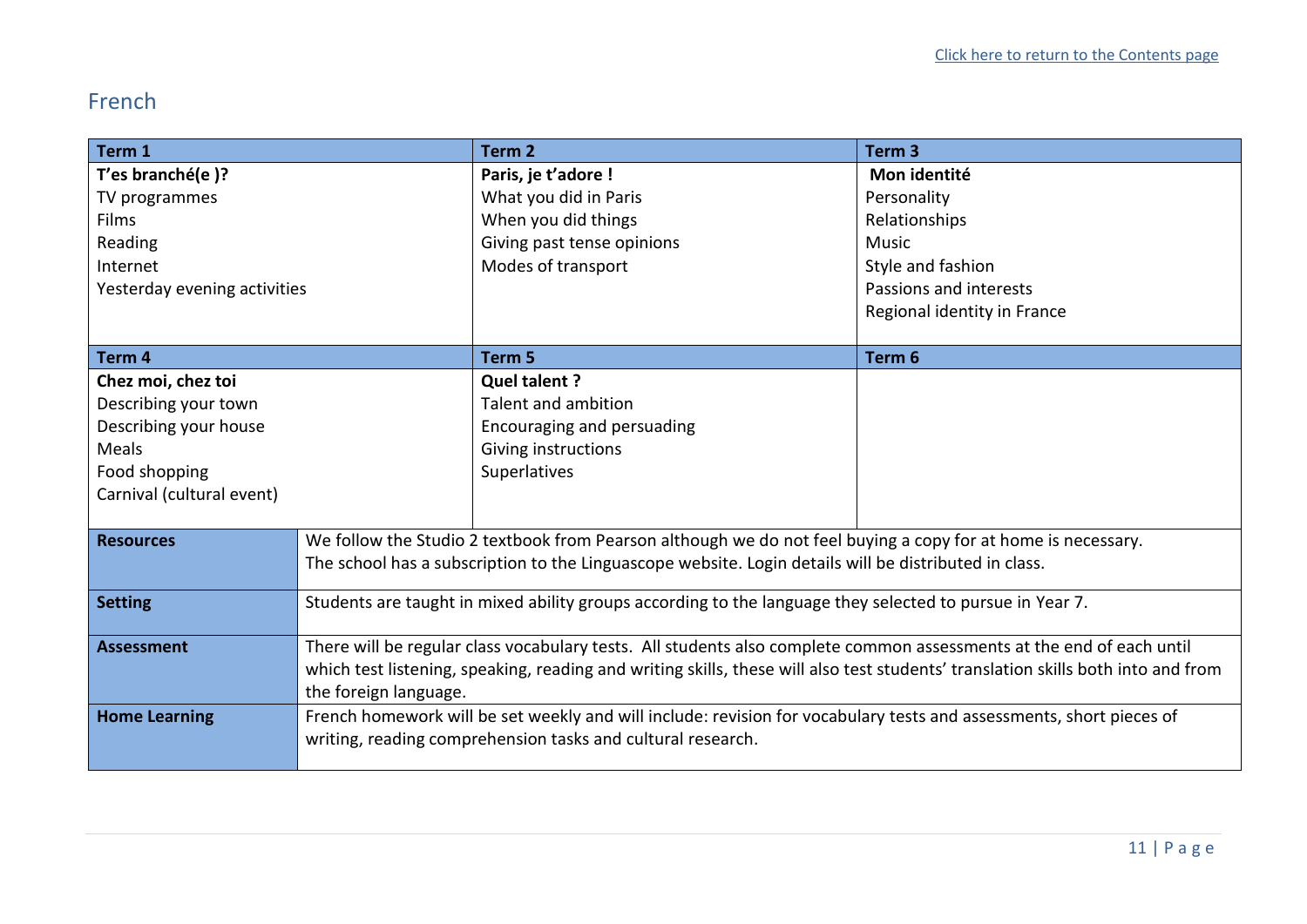# <span id="page-11-0"></span>Geography

| Term 1                                                                                                                                                                                                                                                                                                                                               |                                                                | Term <sub>2</sub>                                                                                                                                                                                                      | Term <sub>3</sub>                                                                                                                                                                                                                                                                                                                                       |
|------------------------------------------------------------------------------------------------------------------------------------------------------------------------------------------------------------------------------------------------------------------------------------------------------------------------------------------------------|----------------------------------------------------------------|------------------------------------------------------------------------------------------------------------------------------------------------------------------------------------------------------------------------|---------------------------------------------------------------------------------------------------------------------------------------------------------------------------------------------------------------------------------------------------------------------------------------------------------------------------------------------------------|
| What is the rainforest like?                                                                                                                                                                                                                                                                                                                         |                                                                | Where does our energy come from?                                                                                                                                                                                       | Is the geography of Russia a blessing or a                                                                                                                                                                                                                                                                                                              |
|                                                                                                                                                                                                                                                                                                                                                      |                                                                |                                                                                                                                                                                                                        | curse?                                                                                                                                                                                                                                                                                                                                                  |
|                                                                                                                                                                                                                                                                                                                                                      | A detailed look at the Earth's most diverse and                | An important topic that looks at the UK's energy                                                                                                                                                                       |                                                                                                                                                                                                                                                                                                                                                         |
|                                                                                                                                                                                                                                                                                                                                                      | productive environment. Students will investigate              | supplies and dependency on foreign imports and                                                                                                                                                                         | We will study how both the physical and                                                                                                                                                                                                                                                                                                                 |
|                                                                                                                                                                                                                                                                                                                                                      | the climate and characteristics of the rainforest              | fossil fuels. Students will develop locational                                                                                                                                                                         | human geography of Russia has created a                                                                                                                                                                                                                                                                                                                 |
|                                                                                                                                                                                                                                                                                                                                                      | ecosystem, before appreciating the threats and                 | knowledge of regions such as the Middle East and                                                                                                                                                                       | delicate array of issues for the people and                                                                                                                                                                                                                                                                                                             |
|                                                                                                                                                                                                                                                                                                                                                      | opportunities that exist. There will be                        | evaluate new technologies such as fracking or                                                                                                                                                                          | government of the country. We will also                                                                                                                                                                                                                                                                                                                 |
|                                                                                                                                                                                                                                                                                                                                                      | opportunities to develop graphing and data                     | renewables. Ultimately students will form their                                                                                                                                                                        | consider the future role of Russia in a world                                                                                                                                                                                                                                                                                                           |
| interpretation skills.                                                                                                                                                                                                                                                                                                                               |                                                                | own opinions on the various options for the future.                                                                                                                                                                    | where resources are becoming ever more                                                                                                                                                                                                                                                                                                                  |
|                                                                                                                                                                                                                                                                                                                                                      |                                                                |                                                                                                                                                                                                                        | valuable.                                                                                                                                                                                                                                                                                                                                               |
| Term 4                                                                                                                                                                                                                                                                                                                                               |                                                                | Term <sub>5</sub>                                                                                                                                                                                                      | Term 6                                                                                                                                                                                                                                                                                                                                                  |
|                                                                                                                                                                                                                                                                                                                                                      | Why are our industries changing?                               | Why does our weather change?                                                                                                                                                                                           | Why do rivers flood?                                                                                                                                                                                                                                                                                                                                    |
| A study of the different forms of industry and<br>economic activities. Students learn new<br>terminology linked to different careers, examine<br>the decline of manufacturing in the UK and<br>economic growth in countries like China. Students<br>will study the role of transnational corporations<br>(TNCs) within this "globalisation" process. |                                                                | A study of the British weather and why it is so<br>varied! Students will look at different weather<br>systems, discuss the terminology used in our daily<br>weather forecasts and consider how weather is<br>measured. | Continuing the study of geographical processes<br>and landforms, students will begin to look at<br>how rivers change from source to mouth. With<br>recent and local events in mind, students will<br>also focus on the causes and impacts of<br>flooding (e.g. Bradford-on-Avon and Somerset<br>floods, 2013/14) and develop decision-making<br>skills. |
| <b>Text book</b>                                                                                                                                                                                                                                                                                                                                     |                                                                | While we may use certain pages for various topics, we do not use one text book at KS3 Geography.                                                                                                                       |                                                                                                                                                                                                                                                                                                                                                         |
|                                                                                                                                                                                                                                                                                                                                                      |                                                                |                                                                                                                                                                                                                        |                                                                                                                                                                                                                                                                                                                                                         |
| <b>Setting</b>                                                                                                                                                                                                                                                                                                                                       | None - students are taught in mixed ability Learning Groups.   |                                                                                                                                                                                                                        |                                                                                                                                                                                                                                                                                                                                                         |
| <b>Assessment</b>                                                                                                                                                                                                                                                                                                                                    | and classwork will also contribute towards students' progress. | All students complete common assessments throughout the topics (they will complete approximate 1 or 2 per topic). Homework tasks                                                                                       |                                                                                                                                                                                                                                                                                                                                                         |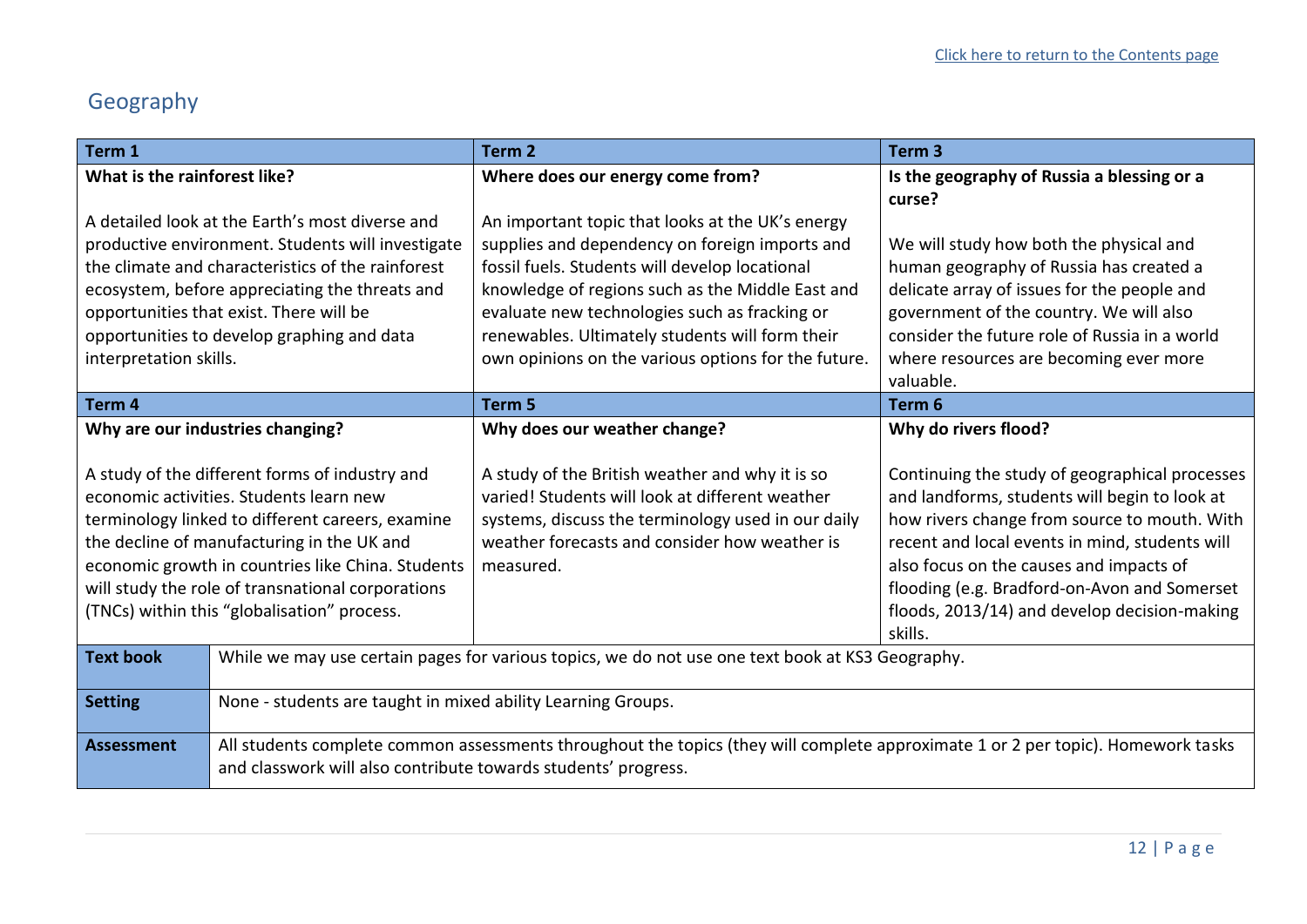| <b>Trips and</b> | While there are no set trips, one-off excursions may occur (e.g. in the past we have visited the Olympic Park) and students are actively   |
|------------------|--------------------------------------------------------------------------------------------------------------------------------------------|
| expenses         | encouraged to explore their local surrounds and use maps regularly - Geography is all around you!                                          |
|                  |                                                                                                                                            |
| <b>Homework</b>  | Geography homework will be set approximately fortnightly and may include research/fact-file tasks, presentations, written reports or       |
|                  | revision for in-class assessments. Whilst this will not be explicitly marked, it will be used to support your child's progress in lessons. |
| <b>Extension</b> | Students should always try to keep an eye on the various news outlets. Useful websites include the following:                              |
| work             | http://www.bbc.co.uk/science/earth                                                                                                         |
|                  | http://www.bbc.co.uk/science/earth/water and ice/glacier                                                                                   |
|                  | http://www.bbc.co.uk/nature/habitats                                                                                                       |
|                  | http://www.bbc.co.uk/newsround/                                                                                                            |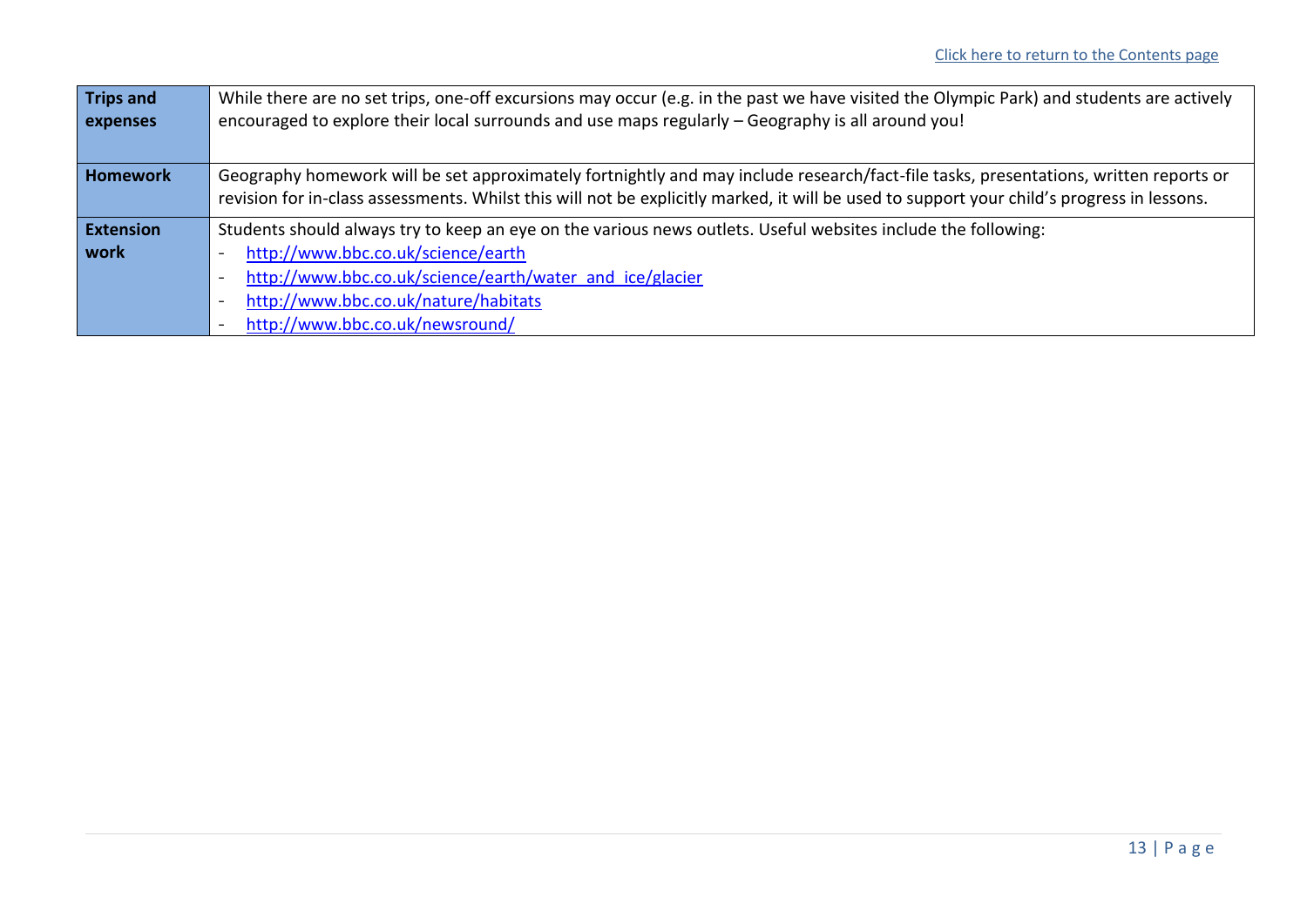#### <span id="page-13-0"></span>German

<span id="page-13-1"></span>

| Term 1                             |                                                                                                                                  | Term <sub>2</sub>                                                                                            | Term <sub>3</sub>     |
|------------------------------------|----------------------------------------------------------------------------------------------------------------------------------|--------------------------------------------------------------------------------------------------------------|-----------------------|
| <b>Meine Stadt</b>                 |                                                                                                                                  | <b>Ich liebe Ferien!</b>                                                                                     | <b>Bleib gesund!</b>  |
| Shops and other places in the town |                                                                                                                                  | What you did on holiday                                                                                      | Food and meals        |
| Comparing places "then" and "now"  |                                                                                                                                  | A future holiday and making a booking                                                                        | German food           |
| <b>Directions</b>                  |                                                                                                                                  | Problems on holiday                                                                                          | Parts of the body     |
|                                    |                                                                                                                                  | Modes of transport                                                                                           | Healthy habits        |
|                                    |                                                                                                                                  | The weather                                                                                                  | A visit to the doctor |
|                                    |                                                                                                                                  |                                                                                                              |                       |
| Term <sub>4</sub>                  |                                                                                                                                  | Term 5                                                                                                       | Term 6                |
| <b>Bist du ein Medienfan?</b>      |                                                                                                                                  | <b>Mein Tagesablauf</b>                                                                                      |                       |
| Films and film reviews             |                                                                                                                                  | Rooms in the house                                                                                           |                       |
| Music                              |                                                                                                                                  | Daily Routine                                                                                                |                       |
| TV programmes                      |                                                                                                                                  | Clothes                                                                                                      |                       |
| Reading                            |                                                                                                                                  | Getting ready to go out                                                                                      |                       |
| Mobile phones and the internet     |                                                                                                                                  | Plans to go out $-$ the future tense                                                                         |                       |
| <b>Resources</b>                   |                                                                                                                                  | We follow the Stimmt 2 textbook from Pearson although we do not feel buying a copy for at home is necessary. |                       |
|                                    | The school has a subscription to the Linguascope website. Login details will be distributed in class.                            |                                                                                                              |                       |
| <b>Setting</b>                     |                                                                                                                                  | Students are taught in mixed ability groups according to the language they selected to pursue in Year 7.     |                       |
|                                    |                                                                                                                                  |                                                                                                              |                       |
| <b>Assessment</b>                  | There will be regular class vocabulary tests. All students also complete common assessments at the end of each until             |                                                                                                              |                       |
|                                    | which test listening, speaking, reading and writing skills, these will also test students' translation skills both into and from |                                                                                                              |                       |
|                                    | the foreign language.                                                                                                            |                                                                                                              |                       |
| <b>Home Learning</b>               | German homework will be set weekly and will include: revision for vocabulary tests and assessments, short pieces of              |                                                                                                              |                       |
|                                    |                                                                                                                                  | writing, reading comprehension tasks and cultural research.                                                  |                       |
|                                    |                                                                                                                                  |                                                                                                              |                       |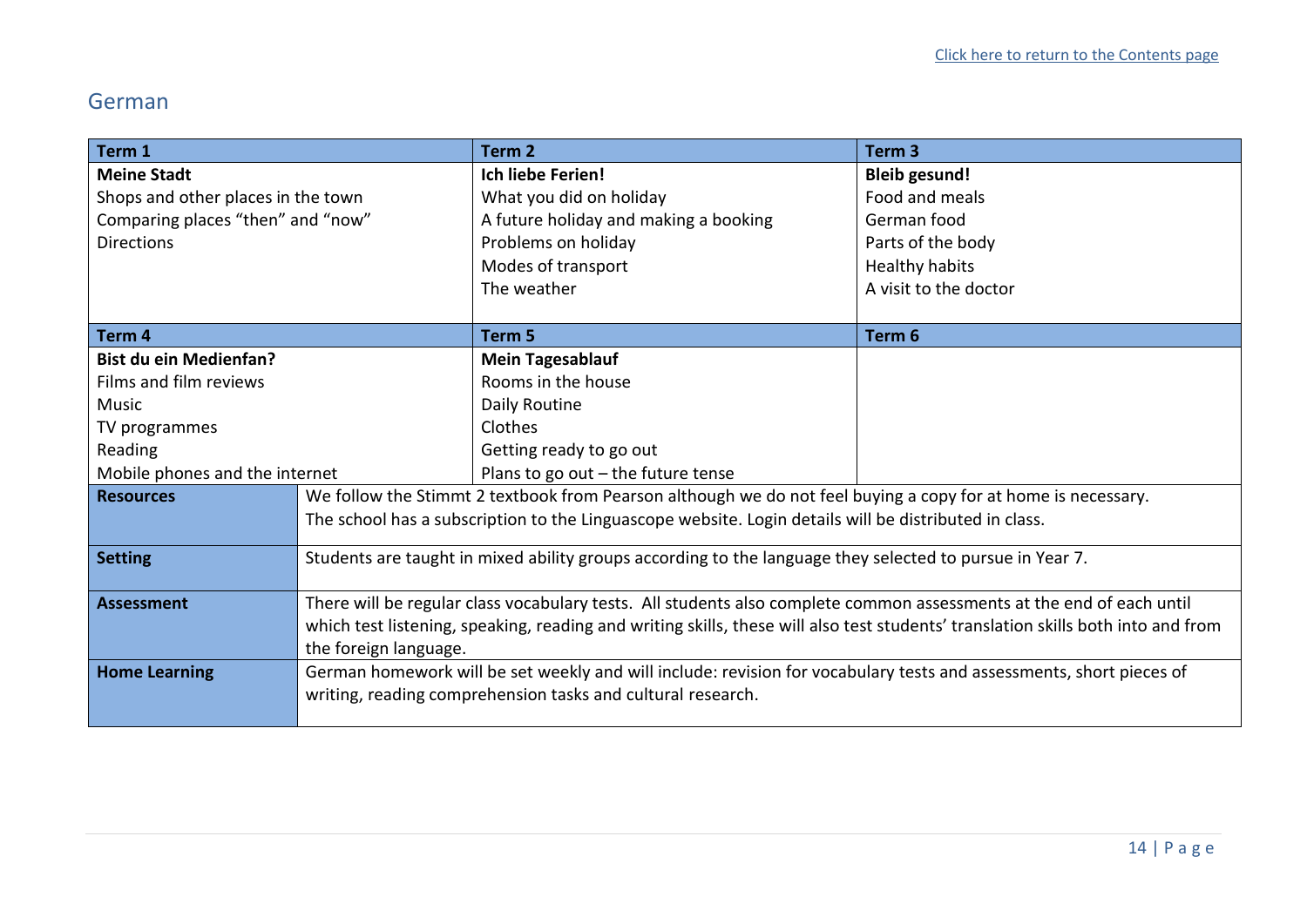## History

| Term 1                                                                                     |                                                                                                                                                                                                                                                                                                                                                                                                                   | Term <sub>2</sub>                                                                 | Term <sub>3</sub>                                                                 |
|--------------------------------------------------------------------------------------------|-------------------------------------------------------------------------------------------------------------------------------------------------------------------------------------------------------------------------------------------------------------------------------------------------------------------------------------------------------------------------------------------------------------------|-----------------------------------------------------------------------------------|-----------------------------------------------------------------------------------|
| EQ1: How did people react to the<br>religious rollercoaster of the English<br>Reformation? |                                                                                                                                                                                                                                                                                                                                                                                                                   | EQ2: Did life get better in the Early Modern<br>Period?                           | EQ3: How and why was Africa 'invented' in the 19th<br>century?                    |
|                                                                                            |                                                                                                                                                                                                                                                                                                                                                                                                                   | EQ3: How and why was Africa 'invented' in<br>the 19 <sup>th</sup> century?        | EQ4: How far can we trust Olaudah Equiano's account of<br>the Middle Passage?     |
| Term 4                                                                                     |                                                                                                                                                                                                                                                                                                                                                                                                                   | Term 5                                                                            | Term 6                                                                            |
| EQ5: How did political power shift in the<br>Early Modern Period?                          |                                                                                                                                                                                                                                                                                                                                                                                                                   | EQ6: Was there a shift in power during the<br><b>Industrial Period?</b>           | EQ7: How and why did life for ordinary people change in<br>the Industrial Period? |
| EQ6: Was there a shift in power during<br>the Industrial Period?                           |                                                                                                                                                                                                                                                                                                                                                                                                                   | EQ7: How and why did life for ordinary<br>people change in the Industrial Period? | EQ8: How typical was Charles Darwin's loss of faith?                              |
| <b>Text book</b>                                                                           | We use a wide range of resources. Teaching & learning is not based on a textbook.                                                                                                                                                                                                                                                                                                                                 |                                                                                   |                                                                                   |
| Setting                                                                                    | Students are taught in mixed ability Learning Groups.                                                                                                                                                                                                                                                                                                                                                             |                                                                                   |                                                                                   |
| Assessment                                                                                 | At the end of each enquiry, students will produce a piece of work that demonstrates their understanding of the disciplinary skills<br>and substantive knowledge that the enquiry has focused on. Four of the eight end tasks will be formally assessed, but all<br>contribute to a building a picture of the progress students are making. Students will also complete regular knowledge tests for<br>each topic. |                                                                                   |                                                                                   |
| <b>Trips and Expenses</b>                                                                  | A trip to the Mary Rose Museum is planned for Term 2 to enhance the unit we study on the Tudors. The cost of the trip is<br>Approx. £40.                                                                                                                                                                                                                                                                          |                                                                                   |                                                                                   |
| <b>Home Learning</b>                                                                       | History homework will be set approximately fortnightly and may include research/fact-file tasks, presentations, written reports<br>or revision for in-class assessments. Students are expected to spend 45 minutes on this homework. Whilst this will not be<br>explicitly marked, it will be used to support your child's progress in lessons                                                                    |                                                                                   |                                                                                   |
| <b>Extension work</b>                                                                      | http://www.english-heritage.org.uk/ http://www.nationaltrust.org.uk/ Students are encouraged to extend their interest in the<br>subject through visiting historic sites, reading around the subject, watching and listening to news, current affairs and history-<br>related programmes.                                                                                                                          |                                                                                   |                                                                                   |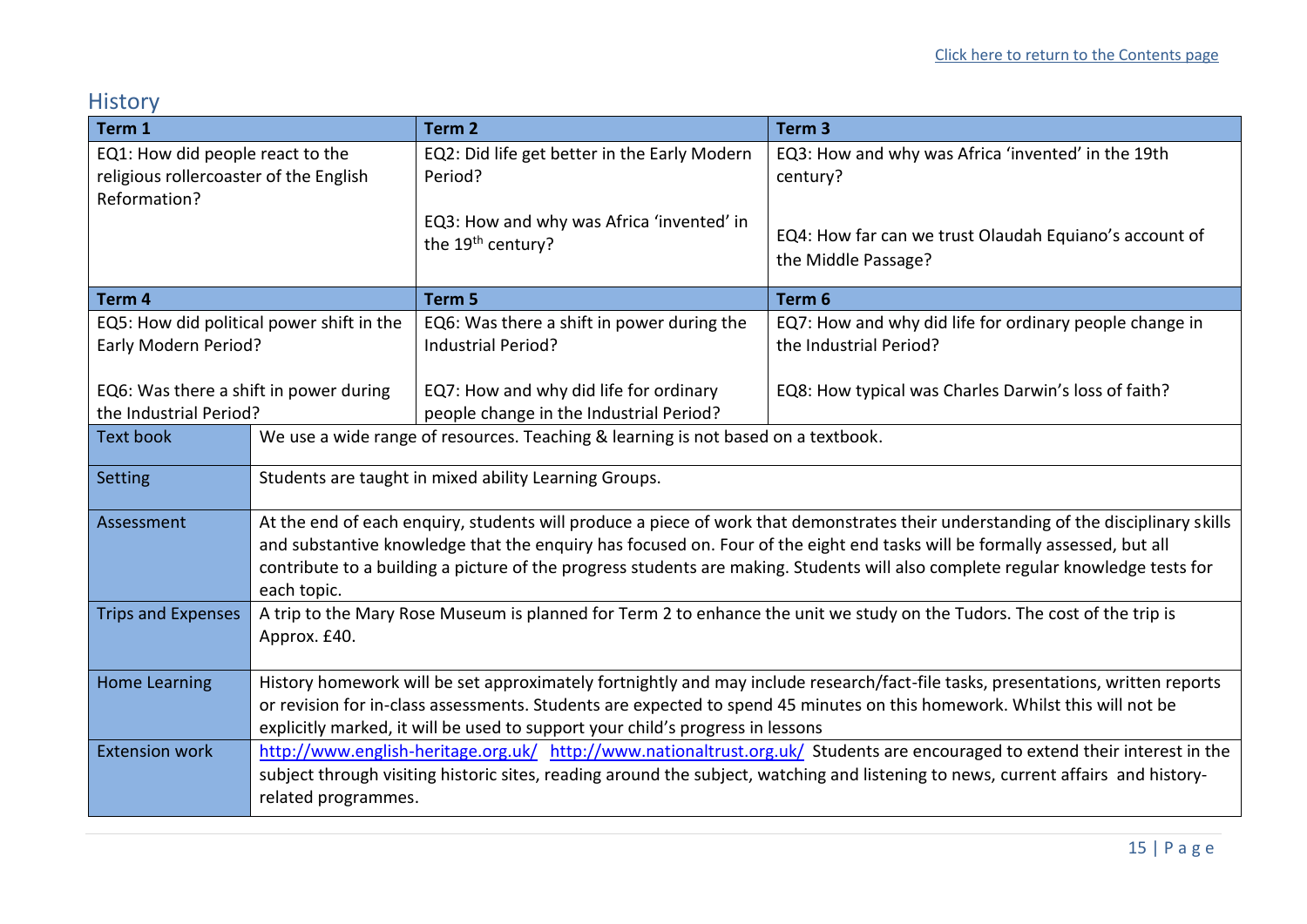# <span id="page-15-0"></span>Maths

| Terms 1, 2 & 3    |                                                                                                                                                  |  |  |
|-------------------|--------------------------------------------------------------------------------------------------------------------------------------------------|--|--|
|                   | (topics taught in a variable order and depth dependent on group)                                                                                 |  |  |
|                   |                                                                                                                                                  |  |  |
|                   | Algebra - Sequences, expressions, solving equations, substitution, straight line graphs, real life graphs                                        |  |  |
|                   | Statistics - Planning and collecting data, averages, interpreting and drawing charts and graphs                                                  |  |  |
|                   | Number – mental and written calculations to add, subtract, multiply and divide, BIDMAS, rounding and ordering numbers, fractions, decimals and   |  |  |
|                   | percentages, negative numbers, multiples factors and primes, powers and roots, using a calculator efficiently and problem solving                |  |  |
|                   | Geometry - measures, area, perimeter and volume, angles, shape properties                                                                        |  |  |
| Terms 4, 5 & 6    |                                                                                                                                                  |  |  |
|                   | (topics taught in a variable order and depth dependent on group)                                                                                 |  |  |
|                   |                                                                                                                                                  |  |  |
|                   | Algebra - Sequences, constructing and solving equations,                                                                                         |  |  |
|                   | Statistics - Probability, interpreting and drawing charts and graphs                                                                             |  |  |
|                   | Number - mental and written calculations to add, subtract, multiply and divide, BIDMAS, ratio and proportion, using a calculator efficiently and |  |  |
| problem solving   |                                                                                                                                                  |  |  |
|                   | Shape - transformations, nets, surface area and volume, constructing shapes, maps and bearings, solving geometrical problems                     |  |  |
| <b>Text book</b>  | We refer to the online version of Kerboodle textbooks associated with mymaths by Oxford University Press, which vary according to                |  |  |
|                   | year group and level of ability being taught.                                                                                                    |  |  |
| <b>Setting</b>    | Students are taught in streamed groups according to mathematical ability with five sets in each half of the year. Setting is introduced          |  |  |
|                   | in Year 8 based on performance in tests and other data from KS2 and year 7, as well as learning behaviours. Setting is fluid and                 |  |  |
|                   | assessed at regular intervals throughout the year.                                                                                               |  |  |
|                   |                                                                                                                                                  |  |  |
| <b>Assessment</b> | All students complete end of topic tests online as well as written assessments according to their ability during term 2 and 4. They also         |  |  |
|                   | complete an end of year assessment.                                                                                                              |  |  |
| <b>Trips and</b>  | UKMT Challenge for a few selected students. No cost currently incurred.                                                                          |  |  |
| expenses          |                                                                                                                                                  |  |  |
|                   |                                                                                                                                                  |  |  |
| <b>Home</b>       | Maths home learning is approximately one hour per week and may include online tasks via the mymaths and Kerboodle website,                       |  |  |
| <b>Learning</b>   | worksheets on current topics or preparation for forthcoming topics, research activities or revision.                                             |  |  |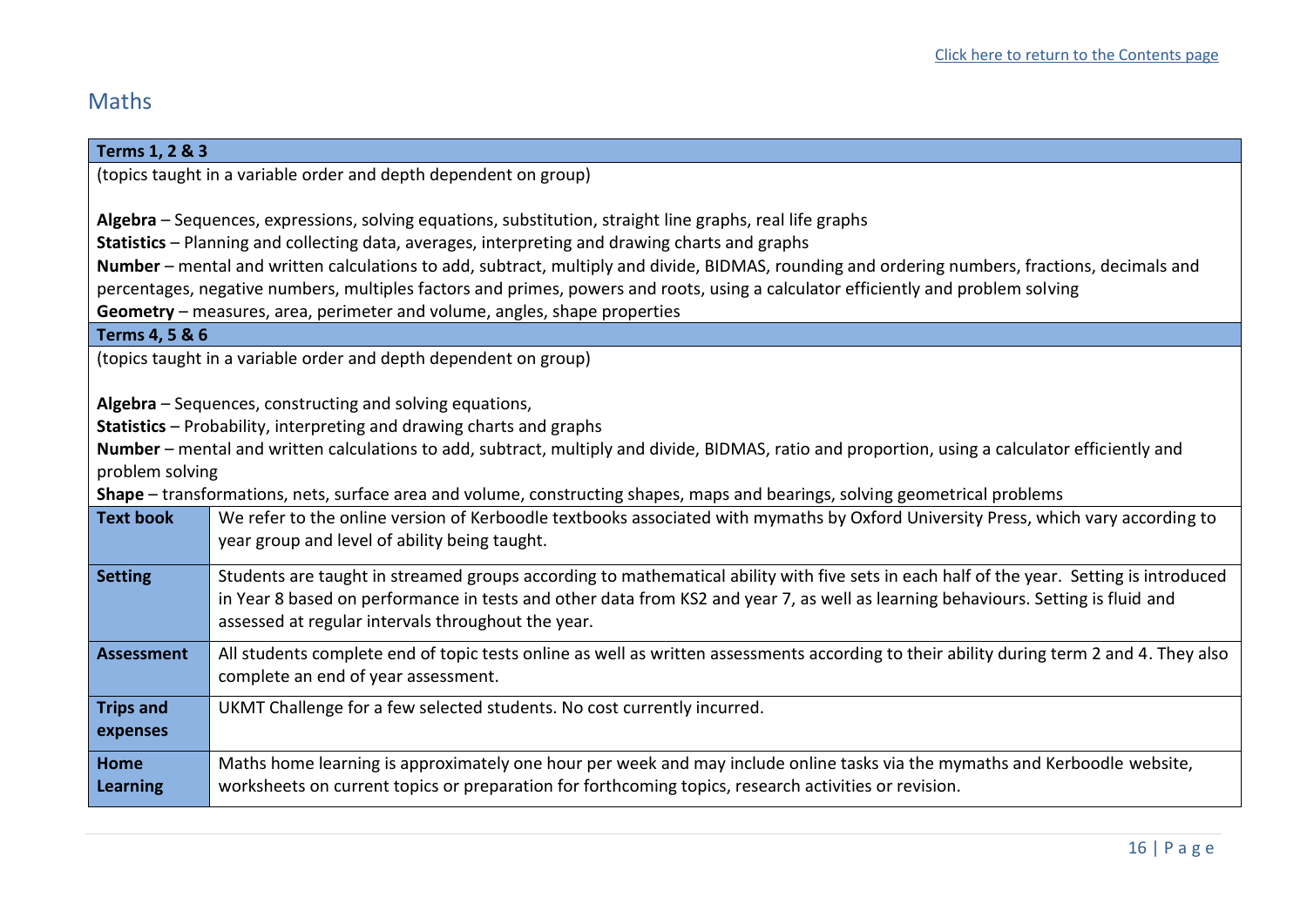| <b>Extension</b> | Mymaths and Kerboodle are good online resources for use throughout KS3 |
|------------------|------------------------------------------------------------------------|
| l work           |                                                                        |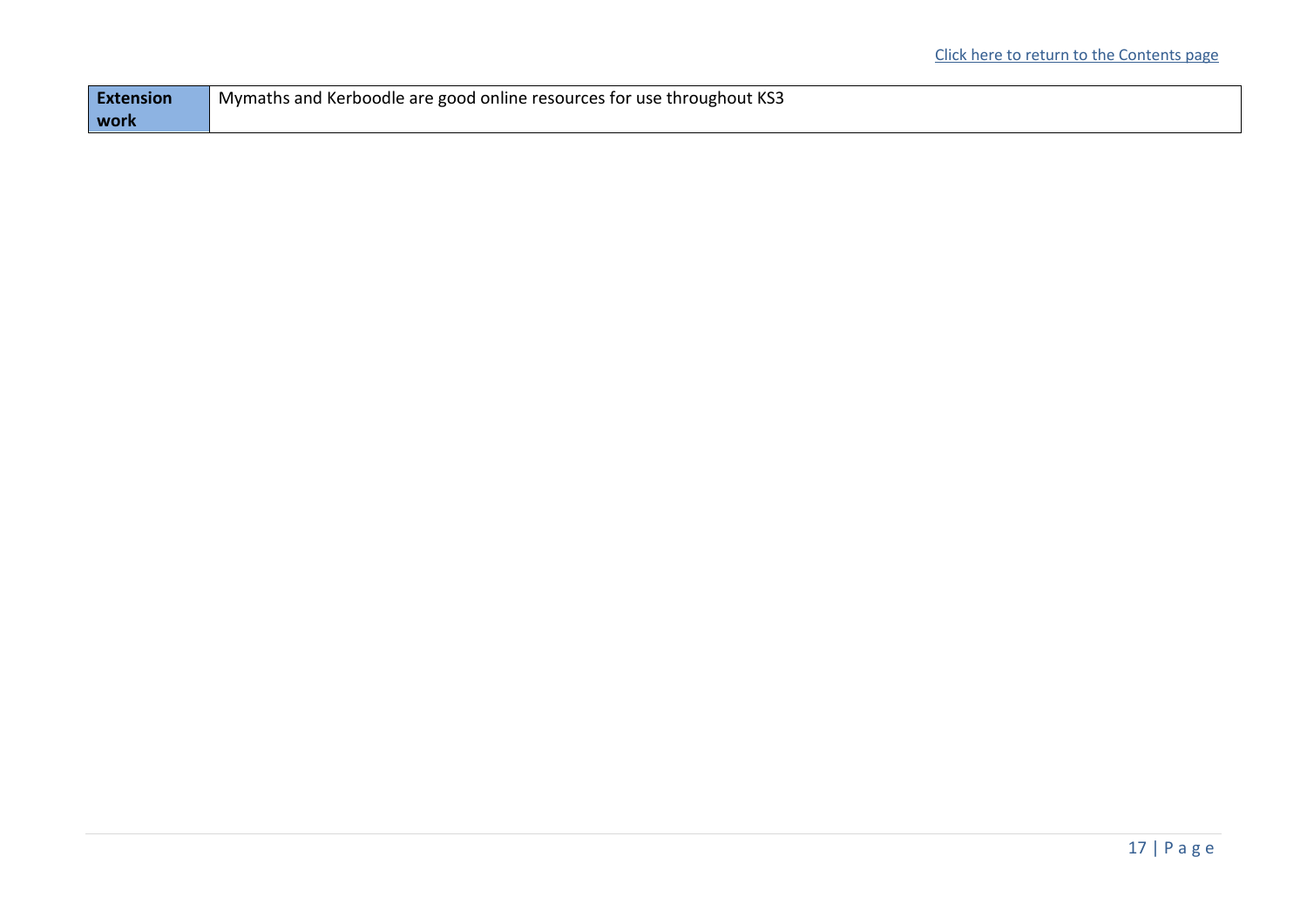## <span id="page-17-0"></span>Music

| Term 1                                                                                                                                                                                                                                                                                                   |                                                  | Term <sub>2</sub>                                                                                                                                                                                                                                                                                                                          | Term <sub>3</sub>                                                                                                                                                                                                                                                                                             |
|----------------------------------------------------------------------------------------------------------------------------------------------------------------------------------------------------------------------------------------------------------------------------------------------------------|--------------------------------------------------|--------------------------------------------------------------------------------------------------------------------------------------------------------------------------------------------------------------------------------------------------------------------------------------------------------------------------------------------|---------------------------------------------------------------------------------------------------------------------------------------------------------------------------------------------------------------------------------------------------------------------------------------------------------------|
| <b>Pictures of Sound</b>                                                                                                                                                                                                                                                                                 |                                                  | <b>Playing the Orchestra</b>                                                                                                                                                                                                                                                                                                               | <b>The Caribbean</b>                                                                                                                                                                                                                                                                                          |
| Creating descriptive/narrative music.<br>Exploring instrumental timbres, tonality,<br>dynamics, tempo<br>Working in small ensembles to compose<br>and perform descriptive pieces<br>Listening to music which is programmatic<br>in nature and analysing how composers<br>have used the elements of music |                                                  | Developing an understanding of the instruments of<br>the orchestra through listening to and performing a<br>piece of orchestral music.<br>Perform main theme(s) as a soloist<br>$\bullet$<br>Perform as a whole class 'orchestra'<br>Listen to some of the standard orchestral<br>repertoire and explore the social and musical<br>context | Exploring the history, culture and music of<br>the Caribbean.<br>Listening to and analysing a range of<br>reggae and calypso pieces<br>Developing understanding of the<br>cultural context<br>Working as a whole class ensemble to<br>perform and improvise Caribbean riffs -<br>rhythms, melodies and chords |
| Term 4                                                                                                                                                                                                                                                                                                   |                                                  | Term <sub>5</sub>                                                                                                                                                                                                                                                                                                                          | Term 6                                                                                                                                                                                                                                                                                                        |
| Topic 4 – I Got Rhythm                                                                                                                                                                                                                                                                                   |                                                  | Topic $5 -$ Music for the Stage                                                                                                                                                                                                                                                                                                            | Topic 6 – Part of an Ensemble                                                                                                                                                                                                                                                                                 |
| Developing skills in time-keeping and<br>performing in both a small and large<br>ensemble.<br>Forms of rhythm notation<br>Exploring music with a rhythmic focus<br>from the 20 <sup>th</sup> century and from<br>different parts of the world                                                            |                                                  | Exploring how music has been used in the theatre<br>from the Ancient Greeks to the present day<br>Listening to and analysing contrasting pieces<br>from operas and musicals<br>Exploring the social and historical context                                                                                                                 | Rehearsing and performing music as part of<br>a self-directed ensemble<br>Selecting and arranging music to<br>perform as duets, trios, quartets,<br>quintets etc<br>Developing rehearsal techniques<br>Performing and recording<br>$\bullet$                                                                  |
| <b>Text book</b>                                                                                                                                                                                                                                                                                         | None used.                                       |                                                                                                                                                                                                                                                                                                                                            |                                                                                                                                                                                                                                                                                                               |
| <b>Setting</b>                                                                                                                                                                                                                                                                                           | Students will be taught in mixed ability groups. |                                                                                                                                                                                                                                                                                                                                            |                                                                                                                                                                                                                                                                                                               |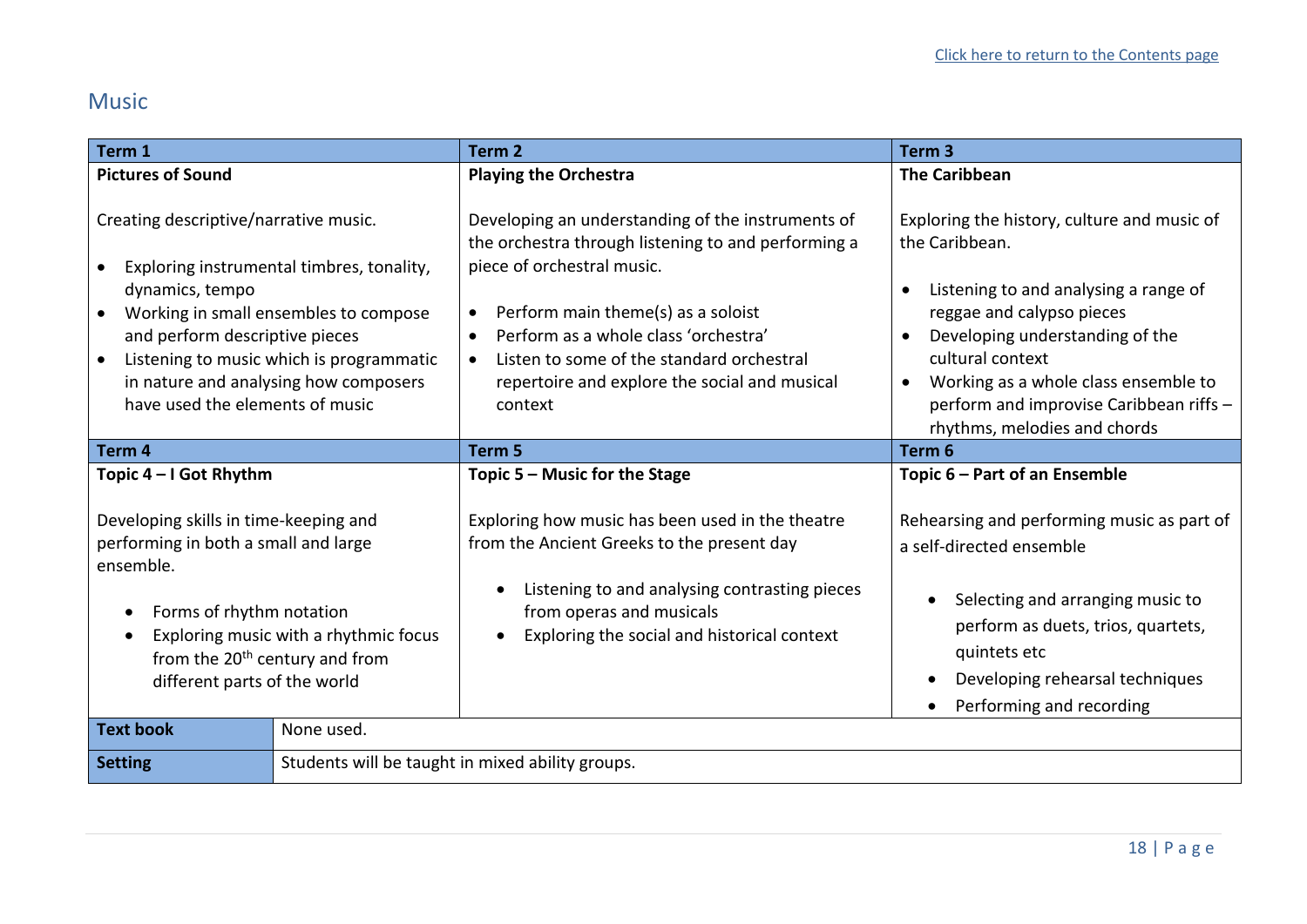| Assessment                | There will be regular class performances and opportunities to test listening skills. All students also complete formal<br>assessments at the end of each unit which involve either a live performance/recording of their work, or a written assessment. |
|---------------------------|---------------------------------------------------------------------------------------------------------------------------------------------------------------------------------------------------------------------------------------------------------|
| <b>Trips and expenses</b> | While there are no set trips, one-off concert visits may occur and students are actively encouraged to go to performances in<br>the WMC.                                                                                                                |
| <b>Home Learning</b>      | N/A – EXCEPT there is an optional opportunity to use the instruments and rehearse during 'Part of an Ensemble.'                                                                                                                                         |
| <b>Extension work</b>     | Extra-curricular Music ensembles; practising; music reading; learning keyboard/piano layout; Grade V Theory; attend a<br>concert in the WMC.                                                                                                            |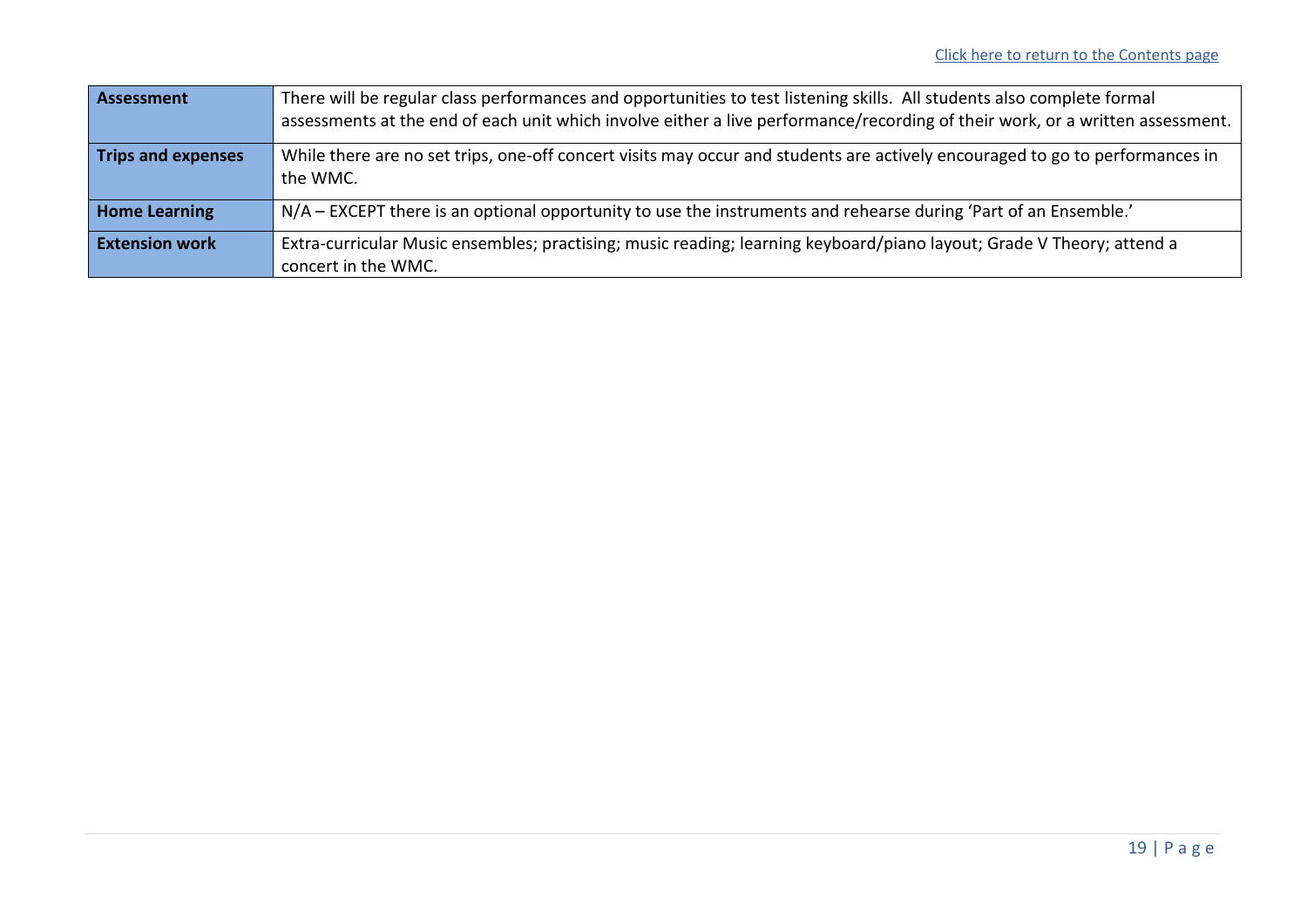# <span id="page-19-0"></span>Physical Education

| Term 1                     |                                                                                                                                                                                                                                                                                       | Term <sub>2</sub>                                                                                                                          | Term <sub>3</sub>             |
|----------------------------|---------------------------------------------------------------------------------------------------------------------------------------------------------------------------------------------------------------------------------------------------------------------------------------|--------------------------------------------------------------------------------------------------------------------------------------------|-------------------------------|
| Hockey (Girls)             |                                                                                                                                                                                                                                                                                       | Netball (Girls)                                                                                                                            | Football (astro/field)(Girls) |
| <b>Rugby Union (Boys)</b>  |                                                                                                                                                                                                                                                                                       | Hockey (Boys)                                                                                                                              | Football (Boys)               |
| HRE (Fitness)              |                                                                                                                                                                                                                                                                                       | HRE (Fitness)                                                                                                                              | Handball                      |
| Badminton                  |                                                                                                                                                                                                                                                                                       | Badminton                                                                                                                                  | Gymnastics                    |
|                            |                                                                                                                                                                                                                                                                                       |                                                                                                                                            |                               |
| Term 4                     |                                                                                                                                                                                                                                                                                       | Term 5                                                                                                                                     | Term 6                        |
| Netball (Boys)             |                                                                                                                                                                                                                                                                                       | Rounders (Girls)                                                                                                                           | Rounders (Boys)               |
| <b>Rugby Union (Girls)</b> |                                                                                                                                                                                                                                                                                       | Cricket (Boys)                                                                                                                             | Cricket (Girls)               |
| Handball                   |                                                                                                                                                                                                                                                                                       | <b>Athletics</b>                                                                                                                           | <b>Athletics</b>              |
| Gymnastics                 |                                                                                                                                                                                                                                                                                       | <b>Tennis</b>                                                                                                                              | Tennis                        |
|                            |                                                                                                                                                                                                                                                                                       |                                                                                                                                            |                               |
| Kit                        | Boys: SLS rugby shirt, SLS polo, SLS blue rugby shorts, SLS white shorts, navy blue tracksuit trousers, predominantly white trainers, gum<br>shield, football boots and shin pads. Girls: SLS polo, SLS shorts, navy blue tracksuit trousers, navy blue leggings, predominantly white |                                                                                                                                            |                               |
|                            |                                                                                                                                                                                                                                                                                       | trainers, gum shield, football boots and shin pads. Optional: SLS hoodie, thermal layers                                                   |                               |
|                            | Please refer to updated kit requirements School-Uniform-Requirements-2021-22.pdf (st-laurence.com)                                                                                                                                                                                    |                                                                                                                                            |                               |
| <b>Setting</b>             | Students have two lessons a week, one which is single sex and the other is mixed gender. Students are grouped together into one of four                                                                                                                                               |                                                                                                                                            |                               |
|                            | groups based on the Key Concept Stages achieved in Year 7. They are taught on a carousel which will cover two sports each term.                                                                                                                                                       |                                                                                                                                            |                               |
| <b>Assessment</b>          | Pupils are assessed on their performance throughout each term using Key Concept Stage criteria. These criteria are specialised to                                                                                                                                                     |                                                                                                                                            |                               |
|                            |                                                                                                                                                                                                                                                                                       | describe what each Key Concept Stage looks like in an individual sport. Teachers assess and record feedback for students within their      |                               |
|                            | assessment booklets.                                                                                                                                                                                                                                                                  |                                                                                                                                            |                               |
| <b>Trips and expenses</b>  | Clubs and fixtures are available for the majority of sports taught in school. Look out for the extra-curricular programme that will be                                                                                                                                                |                                                                                                                                            |                               |
|                            | released in tutors each term. All clubs run by PE staff are FREE and OPEN TO EVERYONE.                                                                                                                                                                                                |                                                                                                                                            |                               |
| <b>Home Learning</b>       | N/A                                                                                                                                                                                                                                                                                   |                                                                                                                                            |                               |
|                            |                                                                                                                                                                                                                                                                                       |                                                                                                                                            |                               |
| <b>Extension work</b>      |                                                                                                                                                                                                                                                                                       | Pupils are encouraged to attend after school clubs to develop their skills and interest in a sport and potentially represent the school in |                               |
|                            | fixtures.                                                                                                                                                                                                                                                                             |                                                                                                                                            |                               |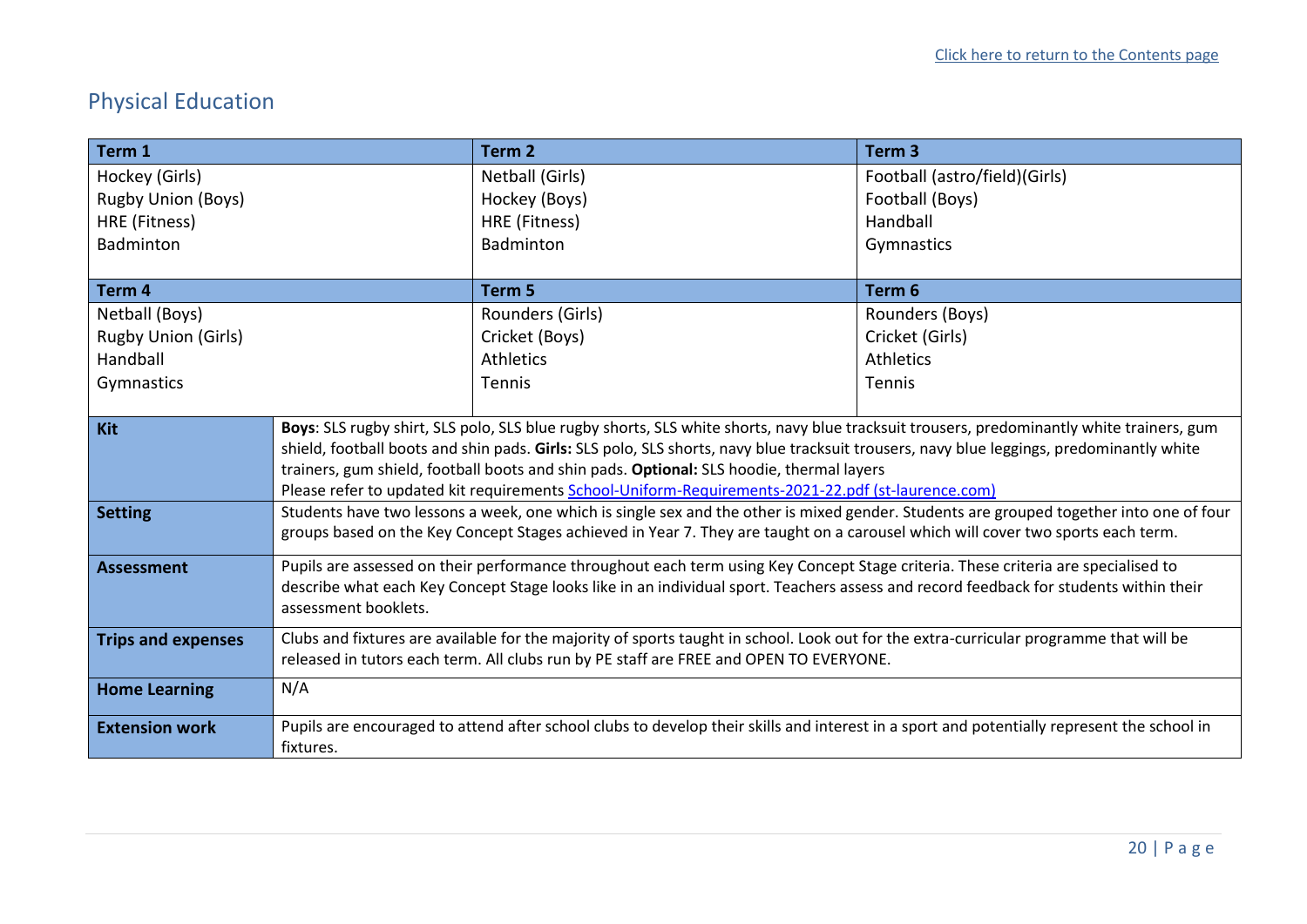<span id="page-20-0"></span>PSHE **-** *Please note that the PSHE curriculum may change during the year to meet the needs of our students. If you would like an up to date version, please email; [chabry@st-laurence.com.](mailto:chabry@st-laurence.com) Miss Charlotte Bryer, Head of PSHE.*

| Term 1                                                                                                                                                                                                           |                                                          | Term <sub>2</sub>                                                                                                                                                                                                                              | Term <sub>3</sub>                                                                                                                                                                                                                                                                                                                                      |
|------------------------------------------------------------------------------------------------------------------------------------------------------------------------------------------------------------------|----------------------------------------------------------|------------------------------------------------------------------------------------------------------------------------------------------------------------------------------------------------------------------------------------------------|--------------------------------------------------------------------------------------------------------------------------------------------------------------------------------------------------------------------------------------------------------------------------------------------------------------------------------------------------------|
| Introduction lesson - value of PSHE<br>$\bullet$<br>Personal safety<br>Online safety<br>Online identity<br>Grooming<br>Safety in and around community                                                            |                                                          | <b>Drugs</b><br>$\bullet$<br>Gangs<br><b>County lines</b><br>Hate crime<br><b>Smoking and Vaping</b><br>Term 5                                                                                                                                 | Careers – aspirations, thinking to the future,<br>$\bullet$<br>career pilot, what do I want to be when I am<br>older - presentation. Feedback.<br>Careers - career stalls, move round and find<br>out information on different jobs - link into<br>"the real game."<br>Introduction to relationships, relationships;<br>positive and stable.<br>Term 6 |
| Term 4<br>Harassment<br>Online relationships<br>Safe $sex$ – contraception<br>Expectations of being a partner<br>$\bullet$<br>Consent - scenarios/role play<br>$\bullet$<br>Sexting - sharing images and the law |                                                          | LGBT+ Relationships<br>Domestic conflict about running away<br>Body Image $-$ girls and boys<br>Responsibilities of parents/families -<br>neglect/emotional/physical and sexual abuse<br>Marriages - legal status - long term<br>relationships | Mental Health - confidence and self-esteem,<br>emotions and speaking openly about how we<br>feel, unhealthy coping strategies.<br>First Aid - CPR/Recovery, Asthma, Allergies<br>Signposting lesson                                                                                                                                                    |
| <b>Text book</b><br><b>Setting</b>                                                                                                                                                                               | N/A<br>Taught in learning groups                         |                                                                                                                                                                                                                                                |                                                                                                                                                                                                                                                                                                                                                        |
| <b>Assessment</b>                                                                                                                                                                                                | Through verbal contributions and progress review sheets. |                                                                                                                                                                                                                                                |                                                                                                                                                                                                                                                                                                                                                        |
| <b>Trips and expenses</b>                                                                                                                                                                                        | N/A                                                      |                                                                                                                                                                                                                                                |                                                                                                                                                                                                                                                                                                                                                        |
| <b>Home Learning</b>                                                                                                                                                                                             | One piece per term                                       |                                                                                                                                                                                                                                                |                                                                                                                                                                                                                                                                                                                                                        |
| <b>Extension work</b>                                                                                                                                                                                            |                                                          | As part of differentiated work in class.                                                                                                                                                                                                       |                                                                                                                                                                                                                                                                                                                                                        |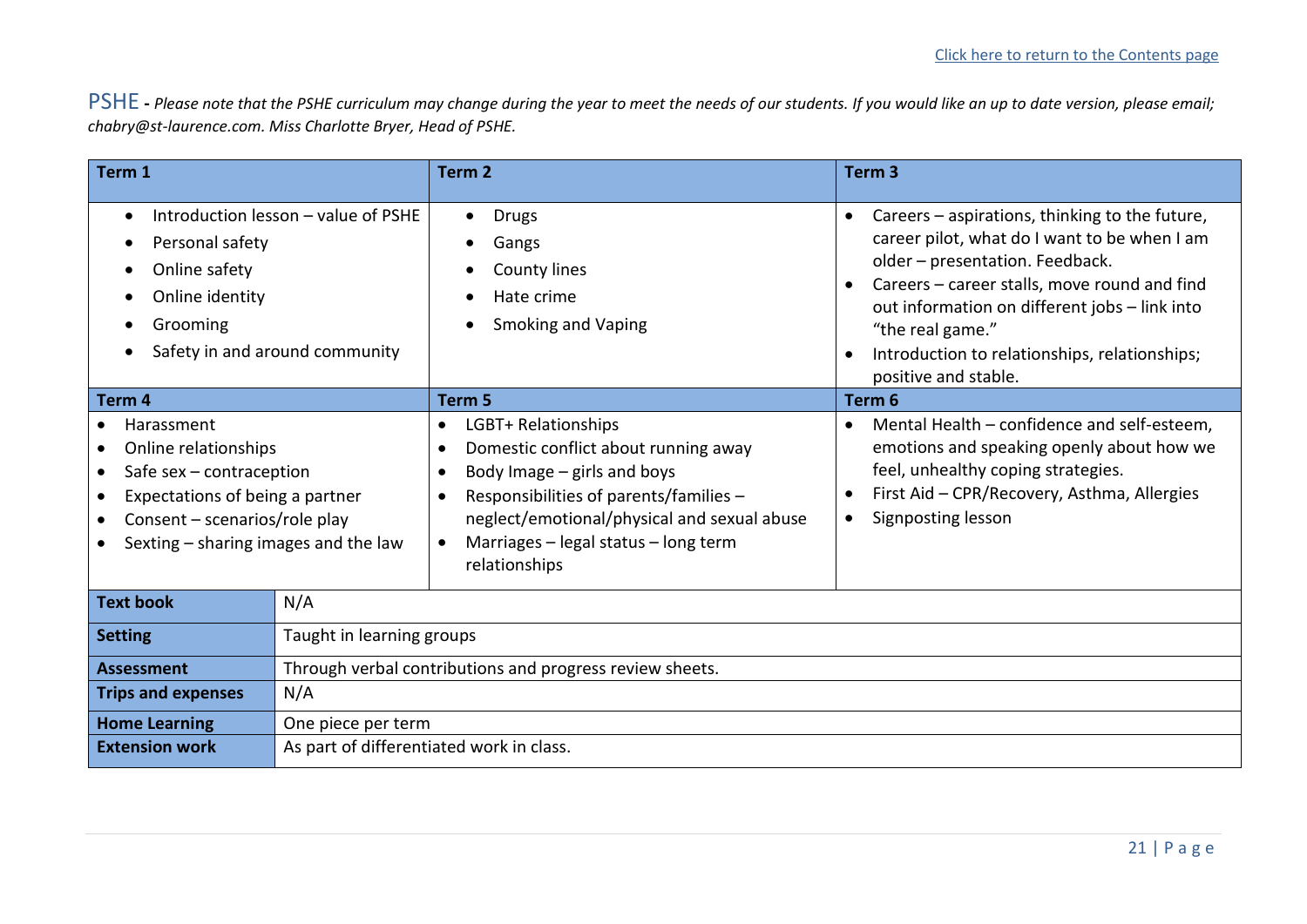## <span id="page-21-0"></span>RE

| Term 1                                                                                                                                                                                                                                                                                                                                     |                                                                                                                                                                                                                                                                                                                                                                                                                                                                                                                                                                                                                                                                                                                                           | Term <sub>2</sub>                                                                                                                                                                                                                                                                                                                                                         | Term <sub>3</sub>                                                                                                                                                                                                                                                                            |
|--------------------------------------------------------------------------------------------------------------------------------------------------------------------------------------------------------------------------------------------------------------------------------------------------------------------------------------------|-------------------------------------------------------------------------------------------------------------------------------------------------------------------------------------------------------------------------------------------------------------------------------------------------------------------------------------------------------------------------------------------------------------------------------------------------------------------------------------------------------------------------------------------------------------------------------------------------------------------------------------------------------------------------------------------------------------------------------------------|---------------------------------------------------------------------------------------------------------------------------------------------------------------------------------------------------------------------------------------------------------------------------------------------------------------------------------------------------------------------------|----------------------------------------------------------------------------------------------------------------------------------------------------------------------------------------------------------------------------------------------------------------------------------------------|
| What does Justice mean?<br>What is Justice?<br>$\bullet$<br>How are religious ideas expressed<br>through text and actions?<br>The meaning of Abraham and the<br>importance of this story in terms of<br>Justice                                                                                                                            |                                                                                                                                                                                                                                                                                                                                                                                                                                                                                                                                                                                                                                                                                                                                           | What does Justice mean?<br>Art Gallery task<br>$\bullet$<br>The spiritual aim in Hinduism<br>$\bullet$<br>Samsara, Karma, and liberation<br>€<br>Spirituality shown through actions<br>$\bullet$<br>Martin Luther King, Oscar Romero,<br><b>Maria Gomez and Mother Teresa</b>                                                                                             | <b>Science vs Religion</b><br>Truth, belief, fact and opinion<br>$\bullet$<br>Is science always correct?<br>Different theories of creation<br>How and Why questions<br>$\bullet$<br>Creationism and non-literal accounts of<br>creation                                                      |
| Term 4                                                                                                                                                                                                                                                                                                                                     |                                                                                                                                                                                                                                                                                                                                                                                                                                                                                                                                                                                                                                                                                                                                           | Term <sub>5</sub>                                                                                                                                                                                                                                                                                                                                                         | Term 6                                                                                                                                                                                                                                                                                       |
| <b>Science vs Religion</b><br>Is the world designed?<br>$\bullet$<br>Weaknesses in design and the<br>consequence for religious beliefs<br>How should we treat the environment?<br>$\bullet$<br>Does religion give us good guidance on<br>٠<br>how to care for the environment?<br>What can science do for the<br>$\bullet$<br>environment? |                                                                                                                                                                                                                                                                                                                                                                                                                                                                                                                                                                                                                                                                                                                                           | What is the importance of life's grand<br>narratives?<br>Students will study a wide range of world -<br>views in order to master the knowledge and<br>understanding needed to answer the following<br>questions:<br>What are grand narratives?<br>What is the meaning a purpose of life?<br>٠<br>What narratives do religious and non-<br>religious people identify with? | What is the importance of life's grand<br>narratives?<br>Refining and practising skills and designing,<br>creating and evaluating a variety of pieces<br>based on learning.<br>• Where is the place of humans in grand<br>narratives?<br>Is the more to life than just physical<br>existence |
| <b>Resources</b>                                                                                                                                                                                                                                                                                                                           |                                                                                                                                                                                                                                                                                                                                                                                                                                                                                                                                                                                                                                                                                                                                           | While we may use certain pages for various topics, we do not use one text book at KS3 RE.                                                                                                                                                                                                                                                                                 |                                                                                                                                                                                                                                                                                              |
| <b>Setting</b><br><b>Assessment</b><br><b>Home Learning</b><br><b>Extension work</b>                                                                                                                                                                                                                                                       | None - students are taught in mixed ability Learning Groups.<br>All students complete common assessments towards the middle and at the end of topic. These assessment strands are based<br>on different skills, one will be a explanatory essay, whilst the other essay will be an adjudicatory essay where students are<br>marked on their ability to construct a well-supported argument<br>Home learning will include tasks such as revision, research, or applying ideas to case studies. These tasks are support<br>through the student drive, where there are many resources to help with home learning<br>The library and the student drive will have many resources that can allow a student to deepen their understanding of the |                                                                                                                                                                                                                                                                                                                                                                           |                                                                                                                                                                                                                                                                                              |
|                                                                                                                                                                                                                                                                                                                                            | topic.                                                                                                                                                                                                                                                                                                                                                                                                                                                                                                                                                                                                                                                                                                                                    |                                                                                                                                                                                                                                                                                                                                                                           |                                                                                                                                                                                                                                                                                              |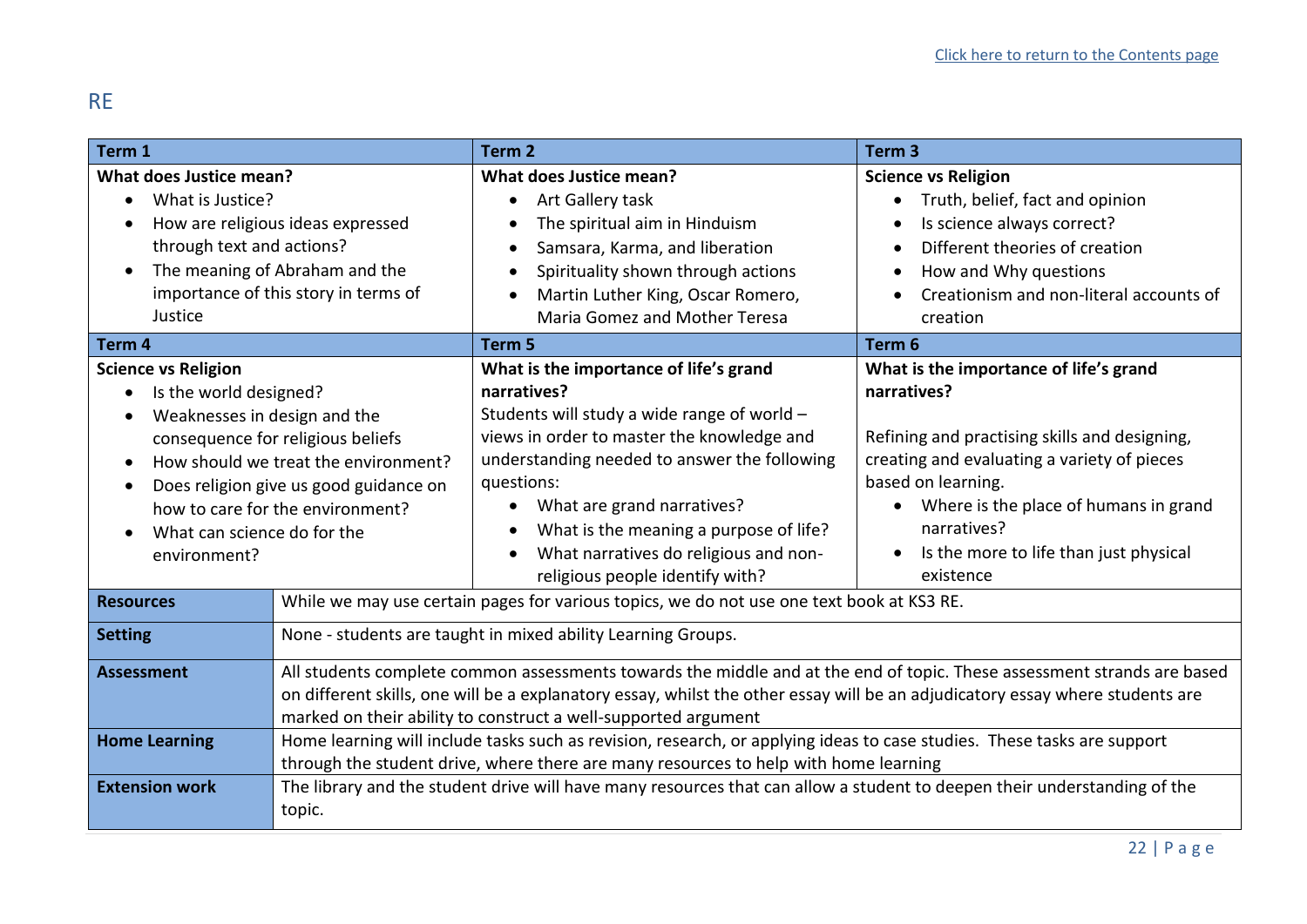| <b>Resources</b> | While we may use certain pages for various topics, we do not use one text book at KS3 RE. |
|------------------|-------------------------------------------------------------------------------------------|
|------------------|-------------------------------------------------------------------------------------------|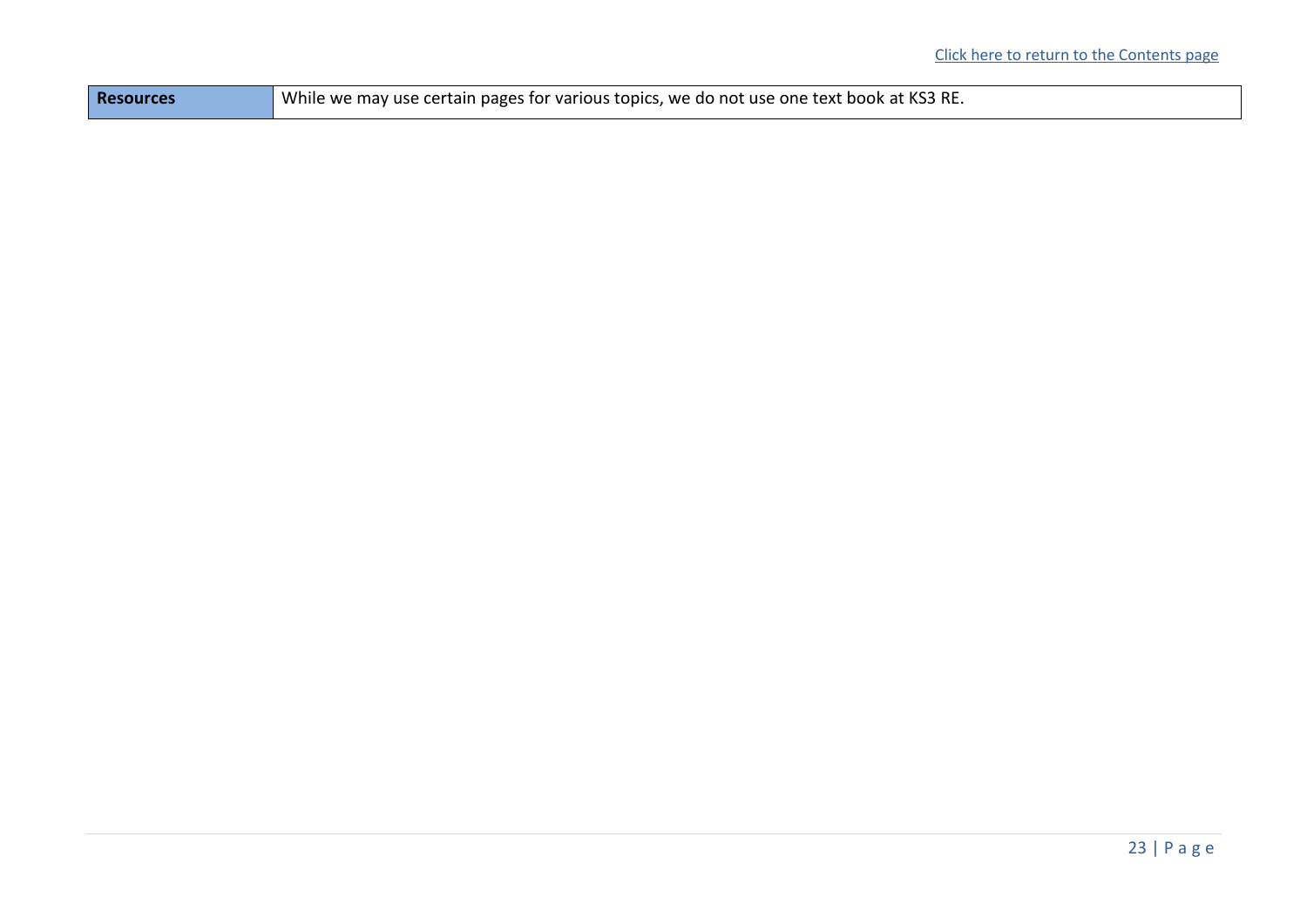## <span id="page-23-0"></span>Resistant Materials

| Term 1/3/5*                                                                                                                                                                                                                                                                                                 |                                                                                                                                                                                                                | Term 2/4/6 *                                                                                                                                                                                        |  |
|-------------------------------------------------------------------------------------------------------------------------------------------------------------------------------------------------------------------------------------------------------------------------------------------------------------|----------------------------------------------------------------------------------------------------------------------------------------------------------------------------------------------------------------|-----------------------------------------------------------------------------------------------------------------------------------------------------------------------------------------------------|--|
| Mini shelf project                                                                                                                                                                                                                                                                                          |                                                                                                                                                                                                                | LED lamp project                                                                                                                                                                                    |  |
| Students develop prototyping skills by designing, modelling and testing<br>designs for a small wooden storage unit. They will work with wood and<br>steel rod to design and make a small shelf and, in doing this, will acquire<br>new skills to enable them to join timber using a variety of wood joints. |                                                                                                                                                                                                                | You will investigate basic LED light circuits and design a lamp. You will<br>build your lamp on an MDF base and make a shade made from materials<br>such as paper, card, fabric, polypropylene etc. |  |
| The focus will be on designing to a need, planning their own practical work<br>and achieving a high quality finish.                                                                                                                                                                                         |                                                                                                                                                                                                                | There will be opportunity to use the 2D Design software and laser cutter<br>to create your design.                                                                                                  |  |
| <b>Resources</b>                                                                                                                                                                                                                                                                                            | N/A                                                                                                                                                                                                            |                                                                                                                                                                                                     |  |
| <b>Setting</b>                                                                                                                                                                                                                                                                                              | Students are taught in mixed ability teaching groups. They rotate through RM, Food and Textiles modules throughout the<br>course of the year.* Each module lasts approximately two terms (two hours per week.) |                                                                                                                                                                                                     |  |
| Assessment                                                                                                                                                                                                                                                                                                  | Students are assessed formally at the end of each project but have regular formative assessments throughout covering<br>generating ideas, planning, making and evaluating.                                     |                                                                                                                                                                                                     |  |
| <b>Trips and expenses</b>                                                                                                                                                                                                                                                                                   | Voluntary contributions for RM and Textiles.                                                                                                                                                                   |                                                                                                                                                                                                     |  |
| <b>Home Learning</b>                                                                                                                                                                                                                                                                                        | Home learning tasks are set approximately once a fortnight.                                                                                                                                                    |                                                                                                                                                                                                     |  |
| <b>Extension work</b>                                                                                                                                                                                                                                                                                       | KS3 STEM club (St Laurence Extra).                                                                                                                                                                             |                                                                                                                                                                                                     |  |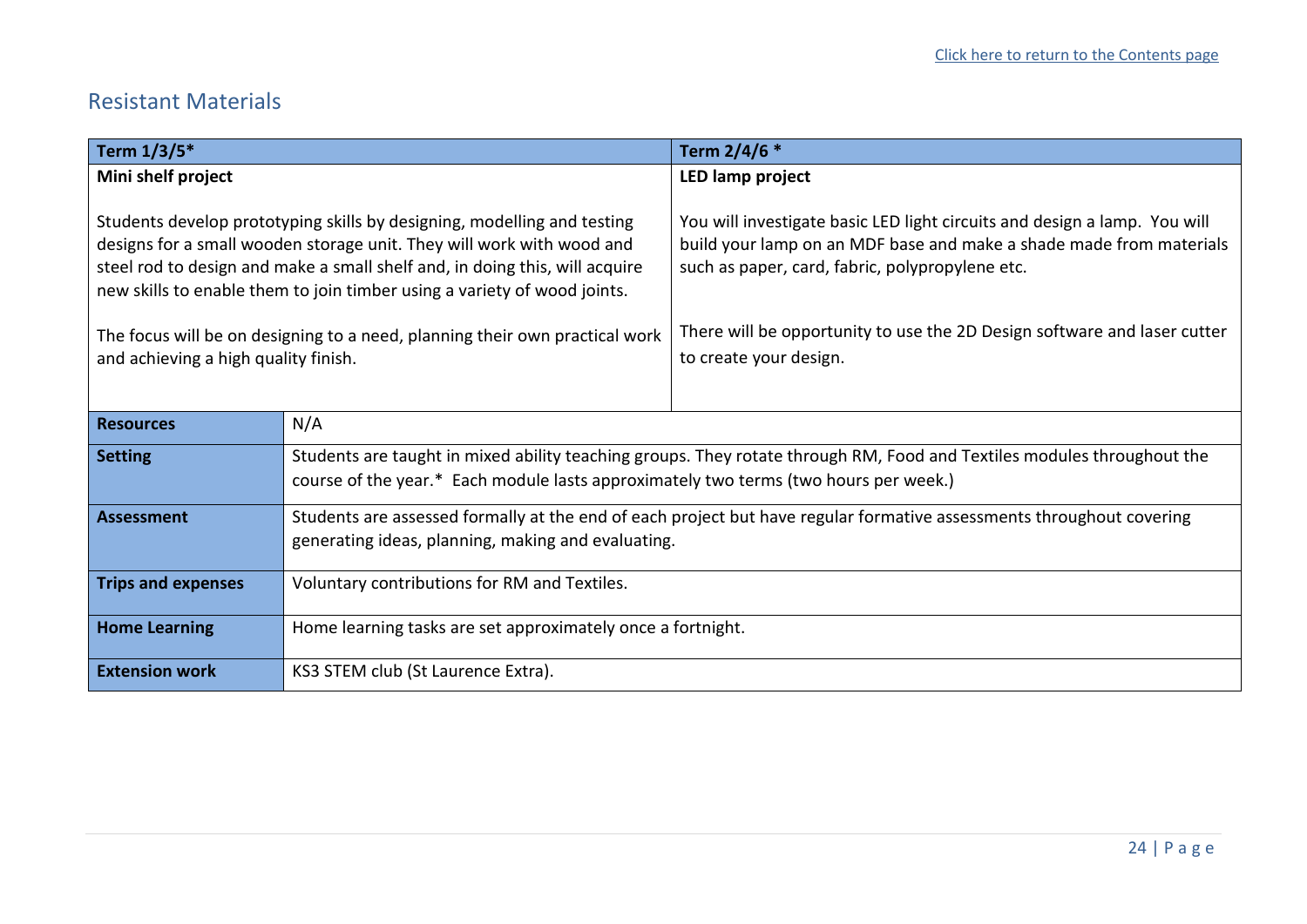# <span id="page-24-0"></span>Science

| <b>Terms 1 &amp; 2</b>                                                                                                                                                                                                                                                                                                                                                                               |                                                                                                                                                                                                                                                                                                                                                                                                                                                                                                                                          | <b>Terms 3 &amp; 4</b>                                                                                                                                                                                                                                                                           | <b>Terms 5 &amp; 6</b>                                                                                                                                                                                                                                                                                                                                                     |
|------------------------------------------------------------------------------------------------------------------------------------------------------------------------------------------------------------------------------------------------------------------------------------------------------------------------------------------------------------------------------------------------------|------------------------------------------------------------------------------------------------------------------------------------------------------------------------------------------------------------------------------------------------------------------------------------------------------------------------------------------------------------------------------------------------------------------------------------------------------------------------------------------------------------------------------------------|--------------------------------------------------------------------------------------------------------------------------------------------------------------------------------------------------------------------------------------------------------------------------------------------------|----------------------------------------------------------------------------------------------------------------------------------------------------------------------------------------------------------------------------------------------------------------------------------------------------------------------------------------------------------------------------|
| <b>Reactions - What are chemical reactions? How do</b><br>we describe chemical reactions? Oxidation and<br>decomposition reactions.<br>Well Being Project - Looking at how students can<br>make themselves mentally and physically fit.<br>Health and Lifestyle - What are the components<br>of a healthy diet? Food tests, the human digestive<br>system and effects of drugs, alcohol and smoking. |                                                                                                                                                                                                                                                                                                                                                                                                                                                                                                                                          | Energy - Energy in food, energy transfers and<br>how go we generate electricity?<br>The periodic table - Metals and non-metals,<br>the element groups and properties of<br>elements.<br>Separation Techniques - What are mixtures?<br>How do we make solutions? How can we<br>separate mixtures? | <b>Ecosystem processes</b> - What is Photosynthesis?<br>Plant minerals, aerobic and anaerobic<br>respiration, food chains and food webs.<br>Electricity and magnetism - Series and parallel<br>circuits, electrical quantities, magnets and<br>electromagnets.<br>The Earth - The structure of the Earth, the<br>Earth's atmosphere, the rock cycle and climate<br>change. |
| <b>Text book</b>                                                                                                                                                                                                                                                                                                                                                                                     | We use the Oxford University Press Activate course as a guide for our scheme of work. Students can access this using their<br>Kerboodle login. Kerboodle                                                                                                                                                                                                                                                                                                                                                                                 |                                                                                                                                                                                                                                                                                                  |                                                                                                                                                                                                                                                                                                                                                                            |
| <b>Setting</b>                                                                                                                                                                                                                                                                                                                                                                                       | None - students are taught in mixed ability Learning Groups.                                                                                                                                                                                                                                                                                                                                                                                                                                                                             |                                                                                                                                                                                                                                                                                                  |                                                                                                                                                                                                                                                                                                                                                                            |
| <b>Assessment</b>                                                                                                                                                                                                                                                                                                                                                                                    | All students complete common assessments during each topic. Usually this will consist of a task to test scientific skills and<br>knowledge.                                                                                                                                                                                                                                                                                                                                                                                              |                                                                                                                                                                                                                                                                                                  |                                                                                                                                                                                                                                                                                                                                                                            |
| <b>Trips and expenses</b>                                                                                                                                                                                                                                                                                                                                                                            | STEM opportunities vary each year with minimal or no cost involvement                                                                                                                                                                                                                                                                                                                                                                                                                                                                    |                                                                                                                                                                                                                                                                                                  |                                                                                                                                                                                                                                                                                                                                                                            |
| <b>Home Learning</b>                                                                                                                                                                                                                                                                                                                                                                                 | Science homework will be set weekly and may include research tasks, assessment preparation, graph drawing, experiment<br>planning and short literacy tasks                                                                                                                                                                                                                                                                                                                                                                               |                                                                                                                                                                                                                                                                                                  |                                                                                                                                                                                                                                                                                                                                                                            |
| <b>Extension work</b>                                                                                                                                                                                                                                                                                                                                                                                | Students should always try to keep an eye on the various news outlets. Useful websites include the following:<br>http://www.sciencemuseum.org.uk/onlinestuff.aspx<br>http://www.nasa.gov/audience/forkids/kidsclub/flash/<br>$\overline{\phantom{a}}$<br>http://www.rsc.org/learn-<br>$\overline{\phantom{a}}$<br>chemistry/resource/listing?searchtext=&fcategory=all&filter=all&fAudience=AUD00000002&reference=students<br>http://www.bbc.co.uk/newsround/<br>BBC Bitesize has recently been updated with key topics for Key Stage 3. |                                                                                                                                                                                                                                                                                                  |                                                                                                                                                                                                                                                                                                                                                                            |